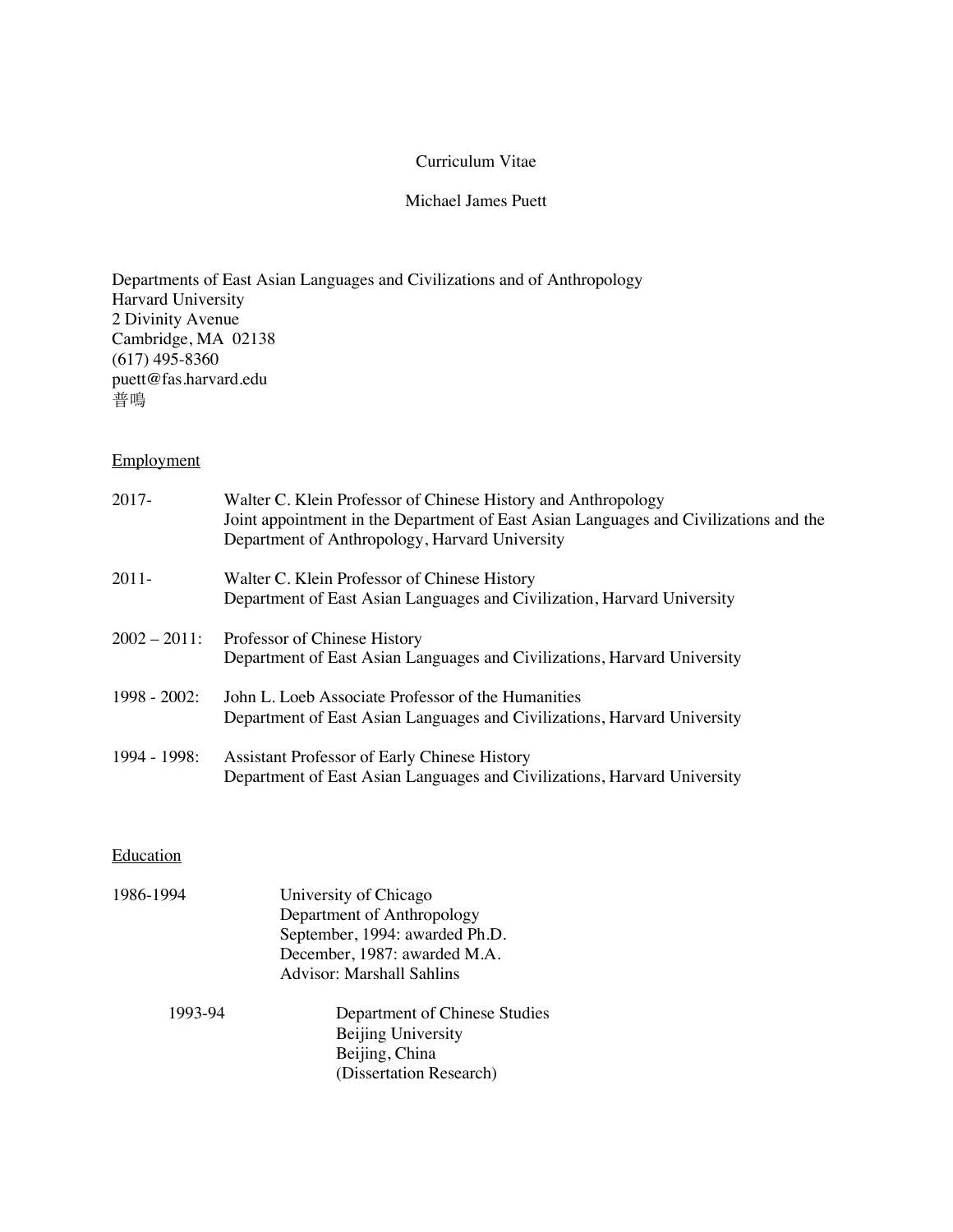### Administrative Positions at Harvard University

| 2016-2017:       | Chair,<br>Committee on the Study of Religion                                          |
|------------------|---------------------------------------------------------------------------------------|
| 2012-2015:       | Chair,<br>Committee on the Study of Religion                                          |
|                  | Spring, 2013: Acting Director,<br>Asia Center                                         |
| 2010-2011:       | Chair,<br>Committee on the Study of Religion                                          |
| Spring, $2011$ : | Acting Chair,<br>Regional Studies – East Asia                                         |
| 2005-2008:       | Chair,<br>Department of East Asian Languages and Civilizations                        |
| 2004-2005:       | Director of Graduate Studies,<br>Department of East Asian Languages and Civilizations |
| 1998-2000:       | Director of Graduate Studies,<br>Department of East Asian Languages and Civilizations |

## Appointments and affiliations at Harvard University

Joint appointment in the Department of East Asian Languages and Civilizations and the Department of Anthropology, and a Faculty Affiliate of the Department of History

2

Member of the following committees:

Standing Committee for the Study of Religion Standing Committee on History and East Asian Languages Standing Committee on Inner Asian and Altaic Studies Standing Committee on Folklore and Mythology Standing Committee on Archaeology

## Professional Activities

2018- Senior Fellow School of Criticism and Theory Cornell University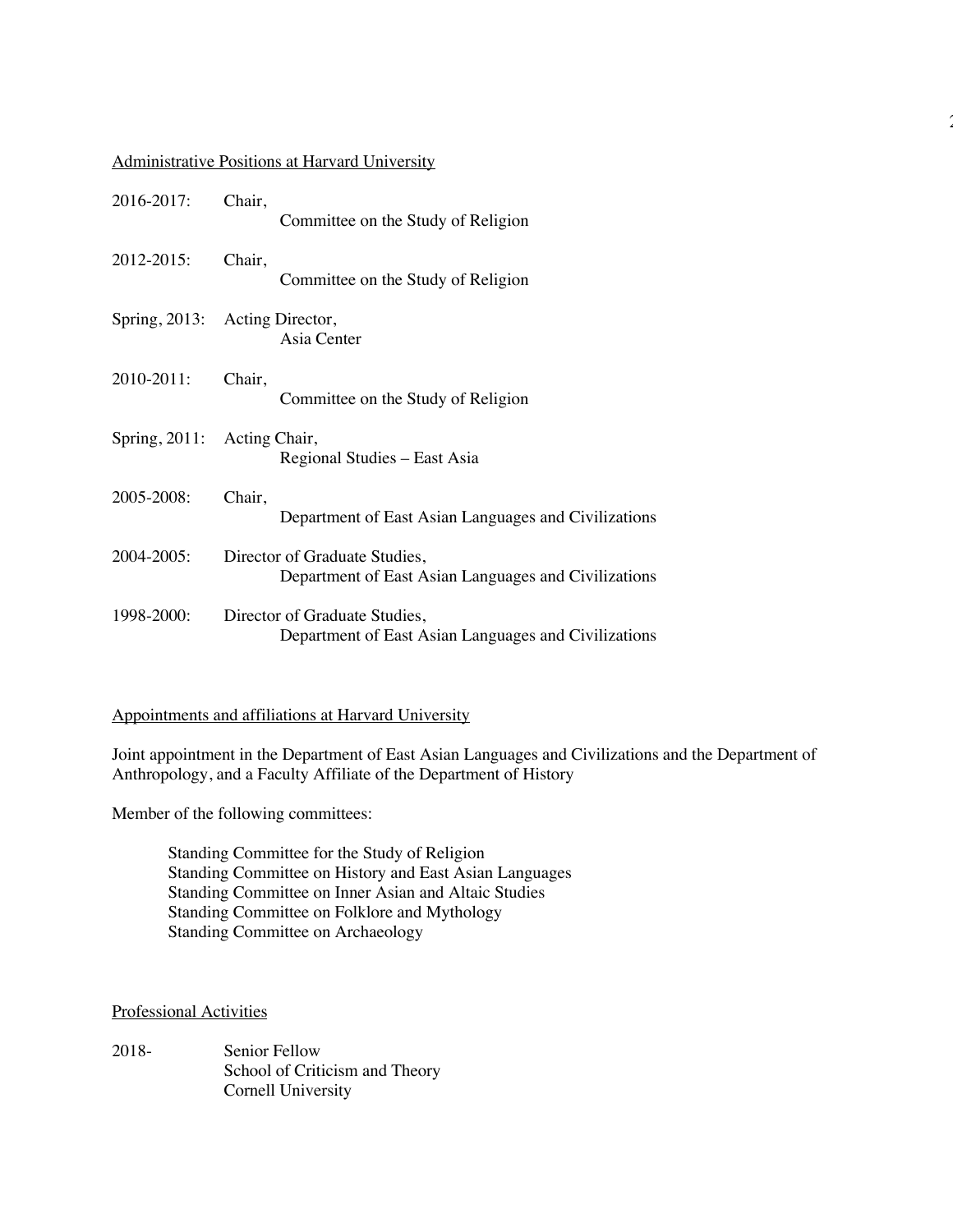| 2018-      | External Examiner of the China: Culture, State and Society Area of Inquiry in the<br>Common Core Curriculum<br>The University of Hong Kong                                                                |
|------------|-----------------------------------------------------------------------------------------------------------------------------------------------------------------------------------------------------------|
| 2013-2021  | Non-resident Long-term Fellow for Programmes in<br>Anthropological and Historical Sciences<br>and the Languages and Civilizations of East Asia<br>Swedish Collegium for Advanced Study<br>Uppsala, Sweden |
| 2010-2011: | Chair,<br>Pre-1900 Joseph Levenson Prize Committee                                                                                                                                                        |
| 2005-2008: | President,<br>Society for the Study of Chinese Religions                                                                                                                                                  |
| 2007-2008: | Chair,<br>China and Inner Asia Council<br><b>Association for Asian Studies</b>                                                                                                                            |
| 2005-2008: | Co-chair,<br><b>Confucian Traditions Group</b><br>American Academy of Religion                                                                                                                            |

Have served on the editorial boards of: Harvard Journal of Asiatic Studies Journal of Chinese Religions Asian Ethnology

# Honors and Awards

| 2018 | FAU Ambassador, Friedrich-Alexander-Universität Erlangen-Nürnberg                                                           |
|------|-----------------------------------------------------------------------------------------------------------------------------|
| 2016 | Foreign Member, Royal Swedish Academy of Science                                                                            |
| 2013 | Harvard College Professor for Excellence in Undergraduate Teaching                                                          |
| 2013 | Star Family Prize for Excellence in Advising                                                                                |
| 2008 | Joseph R. Levenson Memorial Teaching Prize                                                                                  |
| 2003 | Chiang Ching-Kuo Foundation Senior Scholar Grant                                                                            |
| 2002 | Everett Mendelsohn Excellence in Graduate Mentoring Award                                                                   |
| 1996 | American Council of Learned Societies<br>Funding to organize the workshop, "Approaches to Understanding Sima Qian's Shiji." |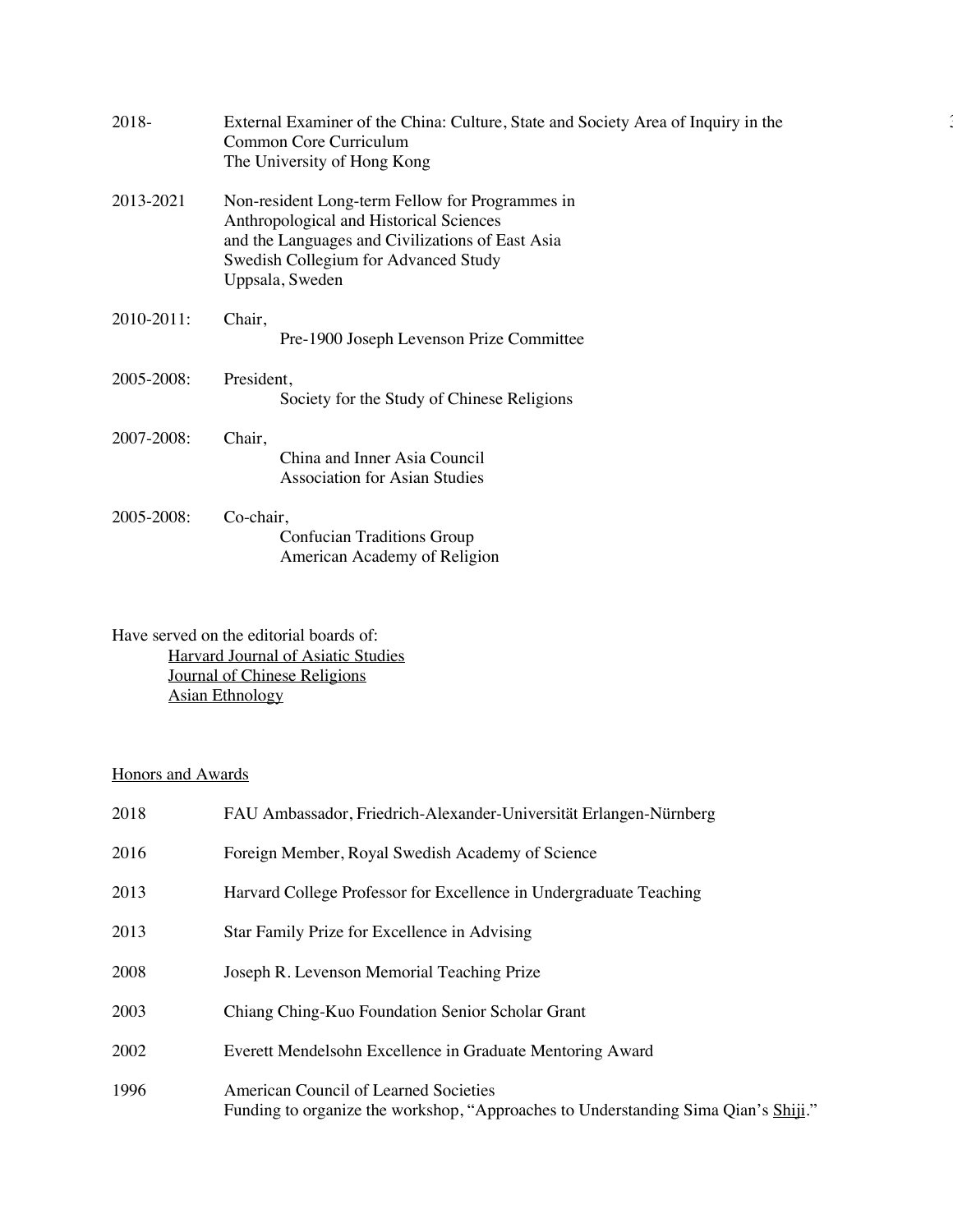| 1995    | Marc Galler Prize for Best Dissertation<br>University of Chicago                                             |
|---------|--------------------------------------------------------------------------------------------------------------|
| 1993-94 | National Program for Advanced Study and Research in China<br>Committee on Scholarly Communication with China |
| 1992-93 | Center for East Asian Studies Dissertation Writing Grant<br>University of Chicago                            |
| 1992    | National Resource Summer Fellowship                                                                          |
| 1986-92 | Mellon Fellowship in the Humanities<br>The Andrew W. Mellon Foundation                                       |

4

# Visiting Appointments

| 2021      | Visiting Scholar<br>Max Planck Institute for the History of Science<br>Berlin, Germany                                                                                |
|-----------|-----------------------------------------------------------------------------------------------------------------------------------------------------------------------|
| 2012-2018 | Senior Adviser<br>Bernhard Karlgren Programme<br>Swedish Collegium for Advanced Study<br>Uppsala, Sweden                                                              |
| 2018      | <b>Beaufort Visiting Scholar</b><br>St John's College<br>Cambridge University                                                                                         |
| 2018      | Visiting Fellow<br>Centre for Research in the Arts, Social Sciences and Humanities<br>Cambridge University                                                            |
| 2017      | <b>Summer Session Faculty</b><br>School of Criticism and Theory<br>Cornell University                                                                                 |
| 2012      | <b>Visiting Professor</b><br>École Normale Supérieure de Lyon<br>Lyon, France                                                                                         |
| 2012      | <b>Visiting Professor</b><br>Nanyang Technological University<br>Singapore                                                                                            |
| 2011      | Visiting Fellow<br>International Research Consortium for Research in the Humanities<br>Fate, Freedom and Prognostication in East Asia and Europe<br>Erlangen, Germany |
|           |                                                                                                                                                                       |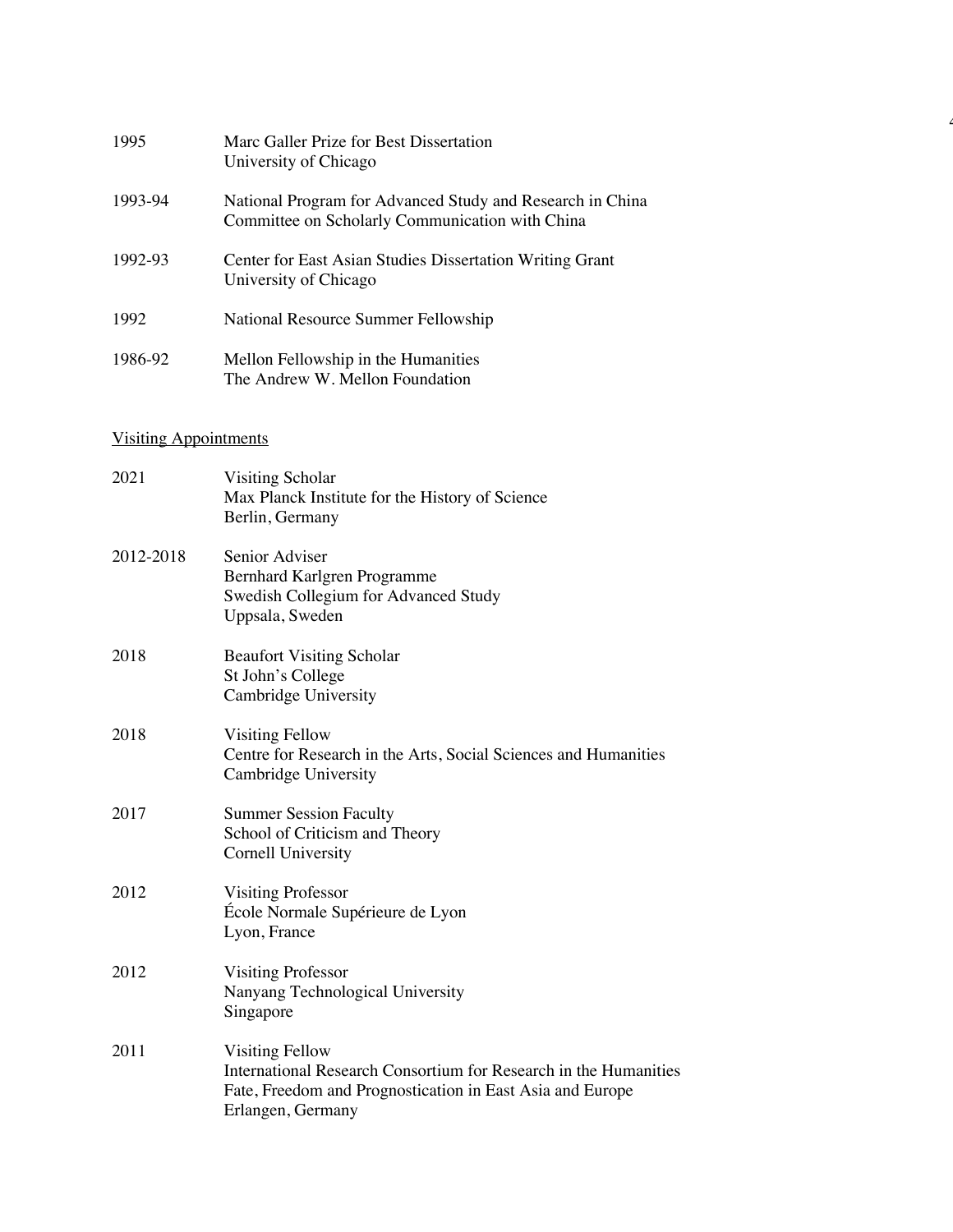| 2009 | Senior Research Fellowship<br>Max Planck Institute for the History of Science<br>Berlin, Germany                  |
|------|-------------------------------------------------------------------------------------------------------------------|
| 2008 | Bernhard Karlgren Distinguished Visiting Professorship<br>Swedish Collegium for Advanced Study<br>Uppsala, Sweden |

### **Publications**

Books:

Ritual and its Consequences: An Essay on the Limits of Sincerity. Co-authored with Robert Weller, Adam Seligman, and Bennett Simon. (Oxford: Oxford University Press, 2008.)

5

- To Become a God: Cosmology, Sacrifice, and Self-Divinization in Early China. (Cambridge: Harvard University Asia Center, 2002.)
- The Ambivalence of Creation: Debates Concerning Innovation and Artifice in Early China. (Stanford: Stanford University Press, 2001.)
- The Huainanzi and Textual Production in Early China. Co-edited with Sarah A. Queen. (Leiden: Brill, 2014.)
- Narrative, Authorship, and Historiography: Studies on Sima Qian's Shiji (Records of the Historian), editor. (Forthcoming from the State University of New York Press.)

Articles and Reviews:

- "The Work of Appropriation, Domestication, and Substitution: Theories of Sacrifice in the Liji." Autour du Traité des rites: De la canonisation du rituel à la ritualisation de la société. Edited by Anne Cheng, Stéphane Feuillas, and Joseph Ciaudo. (Paris: Hemispheres, 2021), pp. 35-54.
- "Creating Worlds: Imagination, Interpretation, and the Subjunctive." Living with Concepts: Anthropology in the Grip of Reality. Edited by Andrew Brandel and Marco Motta. (New York: Fordham University Press, 2021), pp.181-196.
- "Knowledge, Interpretation, and the Self: Notes on Textures of the Ordinary: Doing Anthropology After Wittgenstein by Veena Das." Critical Inquiry, In the Moment. May 21, 2021. https://critinq.wordpress.com/2021/05/21/knowledge-interpretation-and-the-self-notes-on-textures-ofthe-ordinary-doing-anthropology-after-wittgenstein-by-veena-das/
- "Formations of Knowledge in Chinese Late Antiquity." Wissensoikonomien: Ordnung und Transgression vormoderner Kulturen. Edited by Nora Schmidt, Nikolas Pissis, and Gyburg Uhlmann. (Wiesbaden: Harrassowitz, 2021), pp. 123-133.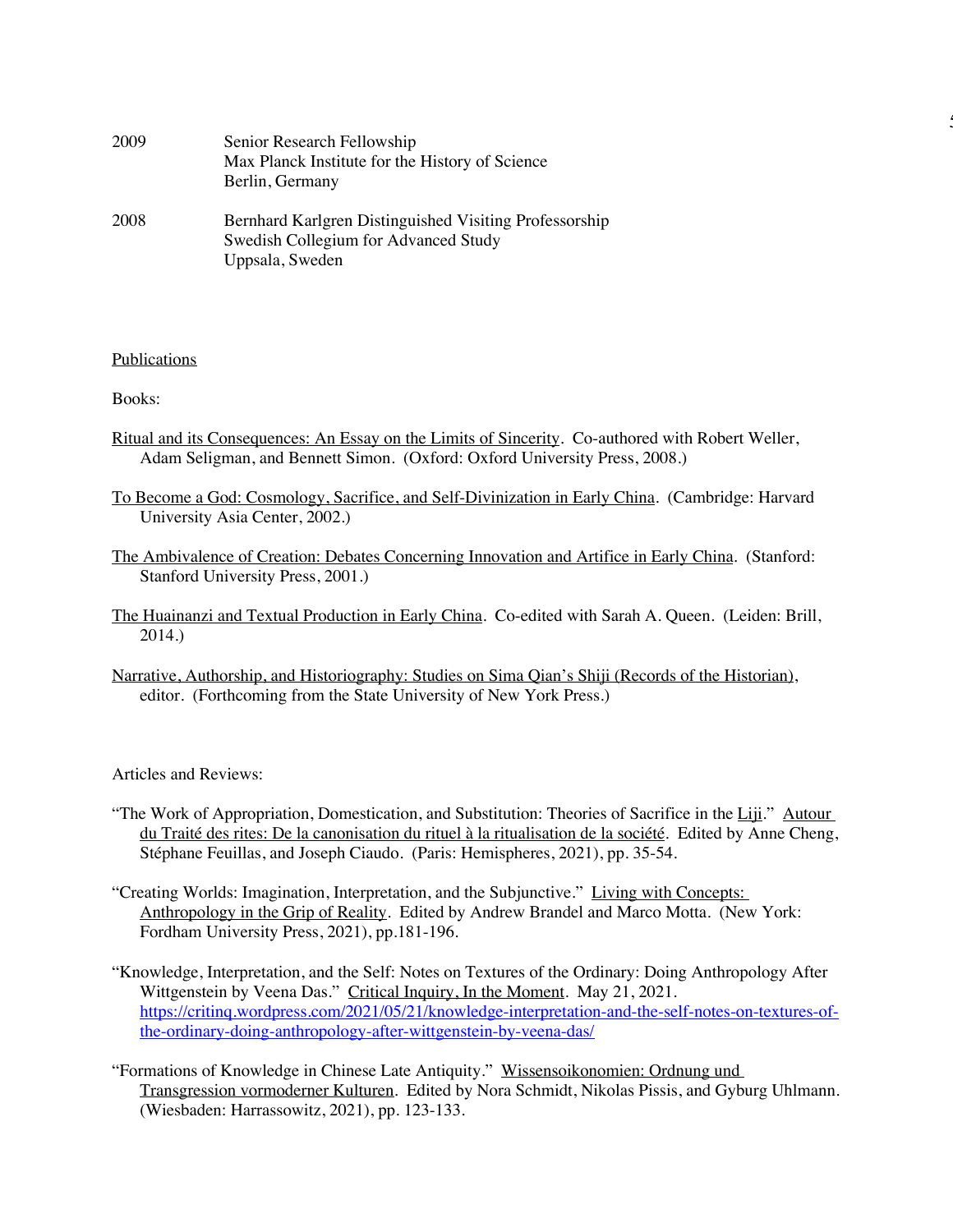"Impagination, Reading, and Interpretation in Early Chinese Texts." Impagination - Layout and Materiality of Writing and Publication. Edited by Ku-ming (Kevin) Chang, Anthony Grafton, and Glenn Warren Most. (Berlin: De Gruyter, 2021), pp. 93-110.

6

"Ritual as Theory, Theory as Ritual." HAU: Journal of Ethnographic Theory. 10.3 (2020): 1106–1108.

- "Wittgenstein on Frazer." The Mythology in Our Language: Remarks on Frazer's Golden Bough by Ludwig Wittgenstein, edited by Giovanni da Col and Stephan Palmié. (Chicago: Hau Books, 2020), pp. 135-151.
- "Life, Domesticated and Undomesticated: Ghosts, Sacrifice, and the Efficacy of Ritual Practice in Early China." HAU: Journal of Ethnographic Theory. 9.2 (2019): 439-460.
- "Genealogies of Gods, Ghosts and Humans: The Capriciousness of the Divine in Early Greece and Early China." Ancient Greece and China Compared, edited by G. E. R. Lloyd and Jingyi Jenny Zhao. (Cambridge: Cambridge University Press, 2018), pp. 160-185.
- "Who is Confucius in Today's China?" The China Questions: Critical Insights into a Rising Power, edited by Jennifer Rudolph and Michael Szonyi. (Cambridge: Harvard University Press, 2018), pp. 231-236.
- "In Conversation: Michael Puett and Sir Richard Sorabji Discuss Chinese and Greek Philosophy." The Philosophers' Magazine. 82 (2018): 70-88.
- "Foreword." The Analects: An Illustrated Edition, by Confucius, illustrated by C. C. Tsai, translated by Brian Bruya. (Princeton: Princeton University Press, 2018).
- "Text and Commentary: The Early Tradition." The Oxford Handbook of Classical Chinese Literature, edited by Wiebke Denecke, Wai-Yee Li, and Xiaofei Tian. (Oxford: Oxford University Press, 2017), pp. 112-122.
- "Early China in Eurasian History." A Companion to Chinese History, edited by Michael Szonyi. (Malden, MA: Wiley-Blackwell: 2017), pp. 89-105.
- "Manifesting Sagely Knowledge: Commentarial Practice in Chinese Late Antiquity." The Rhetoric of Hiddenness in Traditional Chinese Culture. Edited by Paula M. Varsano. (Albany: State University of New York Press, 2016), pp. 303-331.
- "In Praise of Play." Foreword to Why We Play: An Anthropological Study, by Roberte Hamayon (Chicago: HAU Books, 2016), pp. xv-xix.
- "Periodization and 'The Medieval Globe': A Conversation." Kathleen Davis and Michael Puett. The Medieval Globe 2.1 (2016): 1-14.
- "Ritual and Ritual Obligations: Perspectives on Normativity from Classical China." The Journal of Value Inquiry 49.4 (2015): 543-550
- "Constructions of Reality: Metaphysics in the Ritual Traditions of Classical China." Chinese Metaphysics and its Problems. Edited by Li Chenyang and Franklin Perkins. (Cambridge: Cambridge University Press, 2015), pp. 120-129.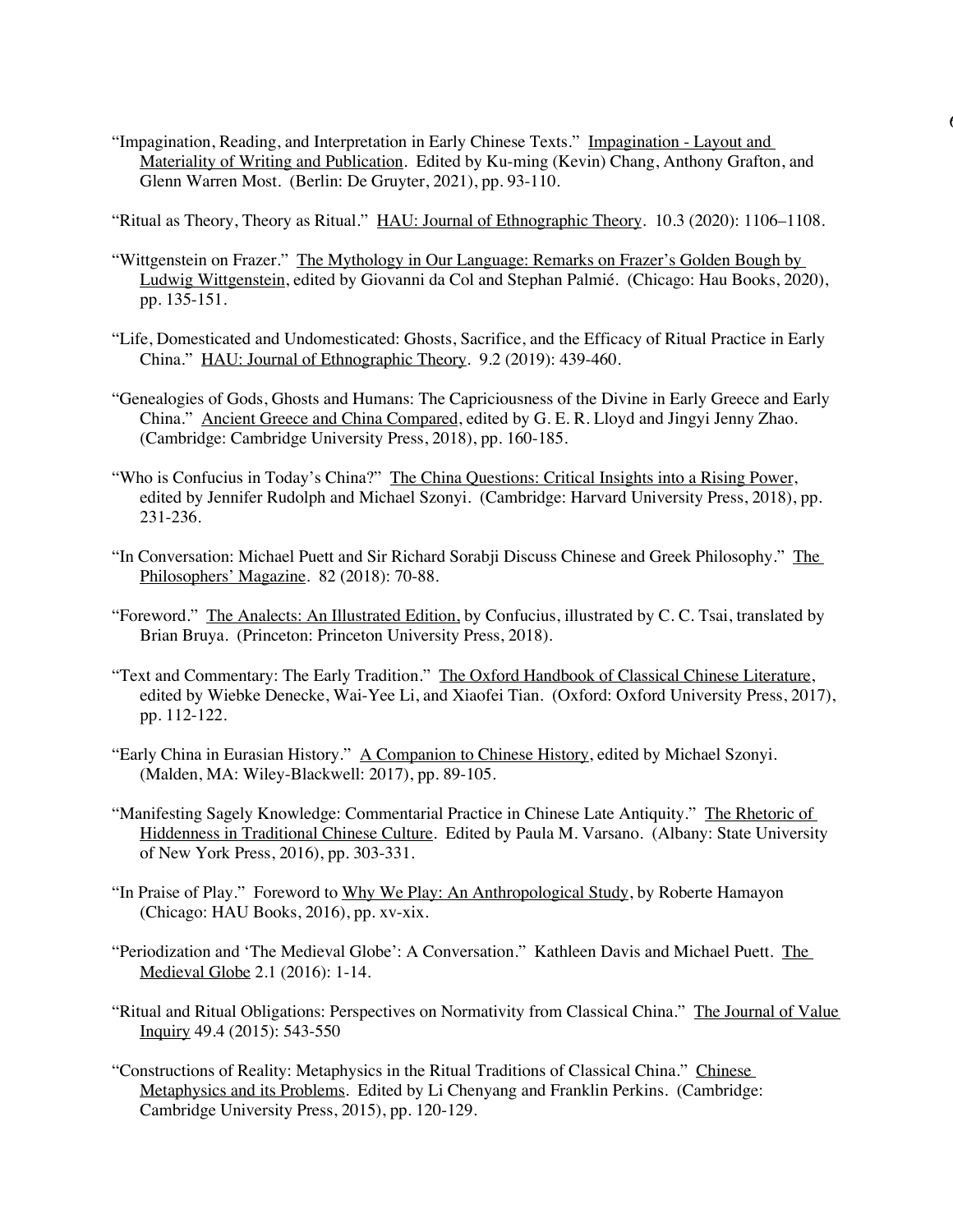"Ghosts, Gods, and the Coming Apocalypse: Empire and Religion in Early China and Ancient Rome." State Power in Ancient China and Rome. Edited by Walter Scheidel. (Oxford: Oxford University Press, 2015), pp. 230-259.

7

- "Ritual Disjunctions: Ghosts, Philosophy, and Anthropology." The Ground Between: Anthropologists Engage Philosophy. Edited by Veena Das, Michael Jackson, Arthur Kleinman, Bhrigupati Singh. (Durham: Duke University Press, 2014), pp. 218-233.
- "Sages, Creation, and the End of History in the Huainanzi." The Huainanzi and Textual Production in Early China. Edited by Sarah A. Queen and Michael Puett. (Leiden: Brill, 2014), pp. 269-290.
- "Introduction," by Sarah A. Queen and Michael Puett. The Huainanzi and Textual Production in Early China. Edited by Sarah A. Queen and Michael Puett. (Leiden: Brill, 2014), pp. 1-19.
- "Classical Chinese Historical Thought." A Companion to Global Historical Thought. Edited by Prasenjit Duara, Viren Murthy, and Andrew Sartori. (Oxford: Wiley-Blackwell, 2014), pp. 34-46.
- "Critical Approaches to Religion in China." Critical Research on Religion. 1 (2013): 95-101.
- "Economies of Ghosts, Gods, and Goods: The History and Anthropology of Chinese Temple Networks." Radical Egalitarianism: Local Realities, Global Relations. Edited by Michael M. J. Fischer, Felicity Aulino, Miriam Goheen and Stanley J. Tambiah. (New York: Fordham University Press, 2013), pp. 91-100.
- "Introduction to the English Edition." The History of Chinese Civilization, Volume I: Earliest Times -221 B.C.E. Edited by Yan Wenming. English text edited by David Knechtges. (Cambridge: Cambridge University Press, 2012), pp. 31-38.
- "Social Order or Social Chaos." The Cambridge Companion to Religious Studies. Edited by Robert A. Orsi. (Cambridge: Cambridge University Press, 2011), pp. 109-129.
- "Sages, the Past, and the Dead: Death in the Huainanzi." Mortality in Traditional Chinese Thought. Edited by Amy Olberding and Philip J. Ivanhoe. (Albany: State University of New York Press, 2011), pp. 225-248.
- "Theodicies of Discontinuity: Domesticating Energies and Dispositions in Early China." Journal of Chinese Philosophy, 37, Supplement 1 (December 2010): 51-66.
- "Ritualization as Domestication: Ritual Theory from Classical China." Ritual Dynamics and the Science of Ritual, Volume I: Grammars and Morphologies of Ritual Practices in Asia. Edited by Axel Michaels, Anand Mishra, Lucia Dolce, Gil Raz, and Katja Triplett. (Wiesbaden: Harrassowitz Verlag, 2010), pp. 365-376.
- "The Haunted World of Humanity: Ritual Theory from Early China." Rethinking the Human. Edited by J. Michelle Molina and Donald K. Swearer, with Susan Lloyd McGarry. (Cambridge: Center for the Study of World Religions, 2010), pp. 95-111.
- "Becoming Laozi: Cultivating and Visualizing Spirits in Early Medieval China." Asia Major, Third series, 23.1 (2010): 223-252.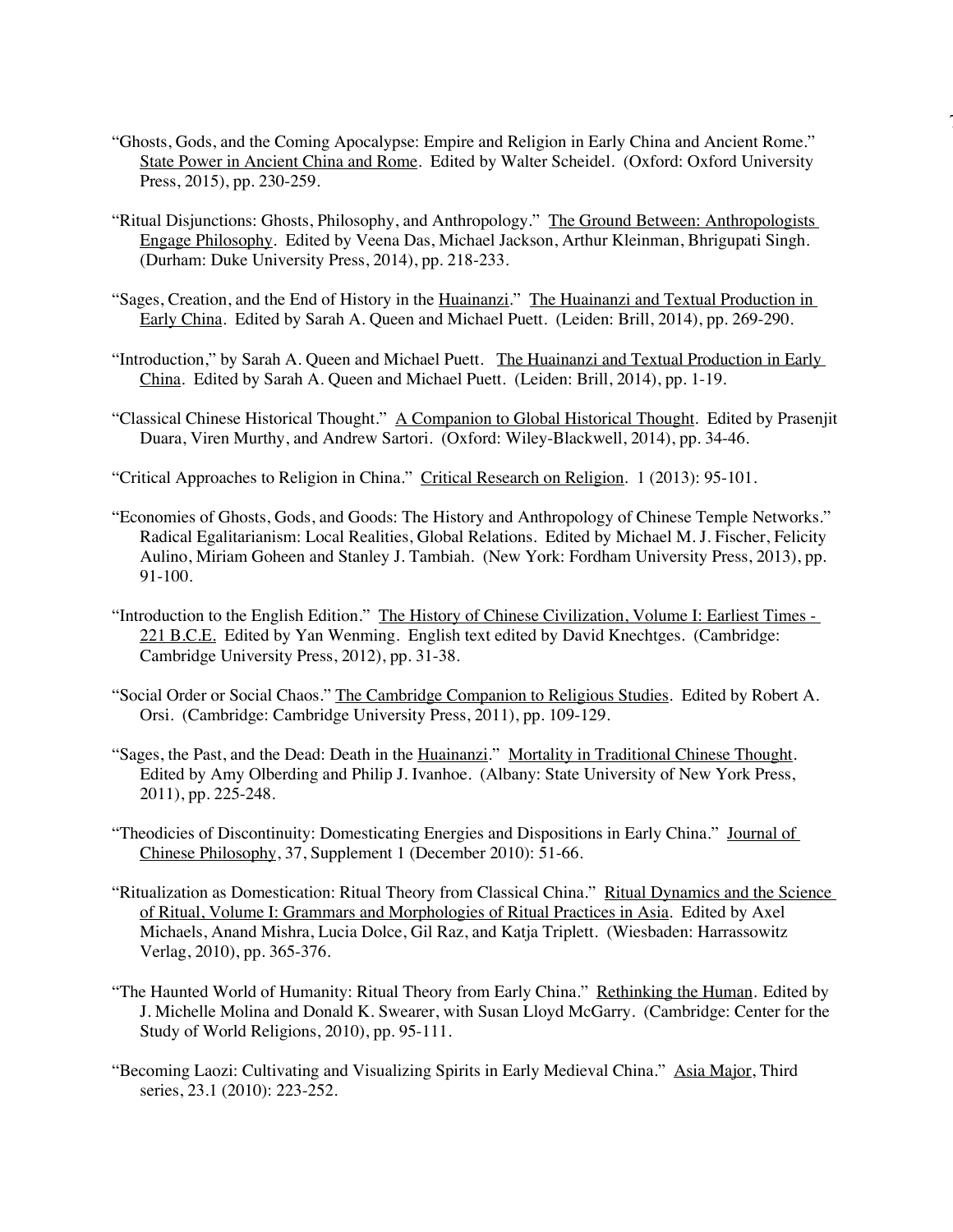- "Centering the Realm: Wang Mang, the Zhouli, and Early Chinese Statecraft." Statecraft and Classical 8 Learning: The Rituals of Zhou in East Asian History. Edited by Benjamin A. Elman and Martin Kern. (Leiden: Brill, 2010.) Pages 129-154.
- "Sages, Gods, and History: Commentarial Strategies in Chinese Late Antiquity," Antiquorum Philosophia 3 (2009): 71-87.
- "Combining the Ghosts and Spirits, Centering the Realm: Mortuary Ritual and Political Organization in the Ritual Compendia of Early China." Early Chinese Religion: Shang Through Han (1250 BC-220 AD). Edited by John Lagerwey and Marc Kalinowski. (Leiden: Brill, 2009). Pages 695-720.
- "The Belatedness of the Present: Debates over Antiquity during the Han Dynasty." Perceptions of Antiquity in Chinese Civilization. Edited by Dieter Kuhn and Helga Stahl. (Heidelberg: Würzburger Sinologische Schriften, 2008). Pages 177-190.
- "Human and Divine Kingship in Early China: Comparative Reflections." Religion and Power: Divine Kingship in the Ancient World and Beyond. Edited by Nicole Brisch. (Chicago: The Oriental Institute of the University of Chicago, 2008.) Pages 199-212.
- "The Temptations of Sagehood, or: The Rise and Decline of Sagely Writing in Early China." Books in Numbers. Edited by Wilt Idema. (Cambridge: Harvard-Yenching Library, 2007.) Pages 23-47.
- "Humans, Spirits, and Sages in Chinese Late Antiquity: Ge Hong's Master Who Embraces Simplicity (Baopuzi)." Extrême-Orient Extrême-Occident 29 (2007): 95-119.
- "Listening to Sages: Divination, Omens, and the Rhetoric of Antiquity in Wang Chong's Lunheng." Oriens Extremus 45 (2005-2006): 271-281.
- "Innovation as Ritualization: The Fractured Cosmology of Early China." Cardozo Law Review 28.1 (October 2006): 23-36.
- "The Offering of Food and the Creation of Order: The Practice of Sacrifice in Early China." Of Tripod and Palate: Food, Politics, and Religion in Traditional China. Edited by Roel Sterckx. (New York: Palgrave MacMillan, 2005.) Pages 75-95.
- "Bones." Encyclopedia of Religion, second edition. Edited by Lindsay Jones. (New York: MacMillan Reference Books, 2005.) Pages 1013-1016.
- "Forming Spirits for the Way: The Cosmology of the Xiang'er Commentary to the Laozi." Journal of Chinese Religions 32 (2004): 1-27.
- "Following the Commands of Heaven: The Notion of Ming in Early China." The Magnitude of Ming: Command, Allotment, and Fate in Chinese Culture. Edited by Christopher Lupke. (Honolulu: University of Hawaii Press, 2005.) Pages 49-69.
- "The Ascension of the Spirit: Toward a Cultural History of Self-Divinization Movements in Early China." Religion and Chinese Society. Edited by John Lagerwey. (Hong Kong: Chinese University Press, 2004.) Pages 193-222.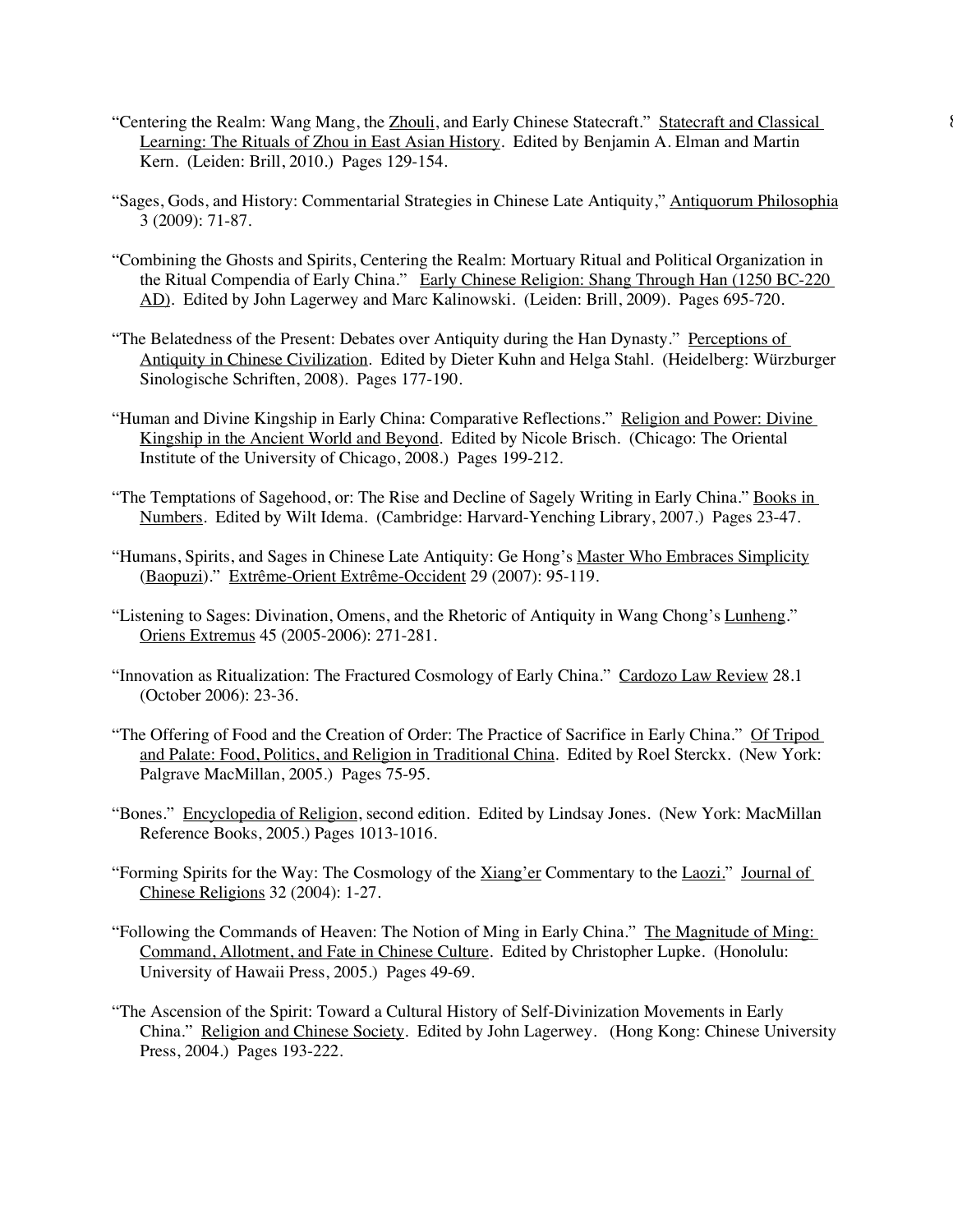- "The Ethics of Responding Properly: The Notion of Qing in Early Chinese Thought." Love and 9 Emotions in Traditional Chinese Literature. Edited by Halvor Eifring. (Leiden, Brill, 2004.) Pages 37-68.
- "Determining the Position of Heaven and Earth: Debates Over State Sacrifices in the Western Han Dynasty." Confucian Spirituality. Edited by Tu Wei-Ming and Mary Evelyn Tucker. (New York: Crossroad Press, 2003)
- "Nothing Can Overcome Heaven': The Notion of Spirit in the Zhuangzi." Hiding the World in the World: Essays on Zhuangzi. Edited by Scott Cook. (Albany: State University of New York Press, 2003)
- "Violent Misreadings: The Hermeneutics of Cosmology in the Huainanzi." Bulletin of the Museum of Far Eastern Antiquities. 72 (2000): 29-47.
- "Humans and Gods: The Theme of Self-Divinization in Early China and Early Greece." Thinking Through Comparisons: Ancient China and Ancient Greece. Edited by Stephen Durrant and Steven Shankman. (Albany: State University of New York Press, 2002), pp. 55-74.
- "Philosophy and Literature in Early China." The Columbia History of Chinese Literature, edited by Victor Mair. (New York: Columbia University Press, 2001), pp. 70-85.
- "China in Early Eurasian History: A Brief Review of Recent Scholarship on the Issue." Bronze Age and Early Iron Age Peoples of Eastern Central Asia. Edited by Victor Mair. (Washington D.C.: Institute for the Study of Man, 1998), pp. 699-715.
- "Sages, Ministers, and Rebels: Narratives from Early China Concerning the Initial Creation of the State." Harvard Journal of Asiatic Studies, 58.2 (December 1998): 425-479.
- "Nature and Artifice: Debates in Late Warring States China Concerning the Creation of Culture." Harvard Journal of Asiatic Studies, 57.2 (December 1997): 471-518.
- Review of Stephen Durrant's The Cloudy Mirror: Tension and Conflict in the Writings of Sima Qian. Harvard Journal of Asiatic Studies, 57.1 (June 1997): 290-301.

### Conferences Organized

- "Rethinking Modernity: Entanglements and Ruptures, 1770-present." Co-organized with Björn Wittrock. Swedish Collegium of Advanced Study. Uppsala, Sweden. May 2018.
- "Re-examining the Idea of the Axial Age and Axial Civilizations." Co-organized with Björn Wittrock. Swedish Collegium of Advanced Study. Uppsala, Sweden. May 2018.
- "Rethinking World History: Empires, Networks and Trade: Seventeenth and Eighteenth Centuries" Coorganized with Björn Wittrock. Swedish Collegium of Advanced Study. Uppsala, Sweden. May 2016.
- "Understanding Religious Change in China: Connecting History and Anthropology." Fairbank Center for Chinese Studies, Harvard University, February 2016.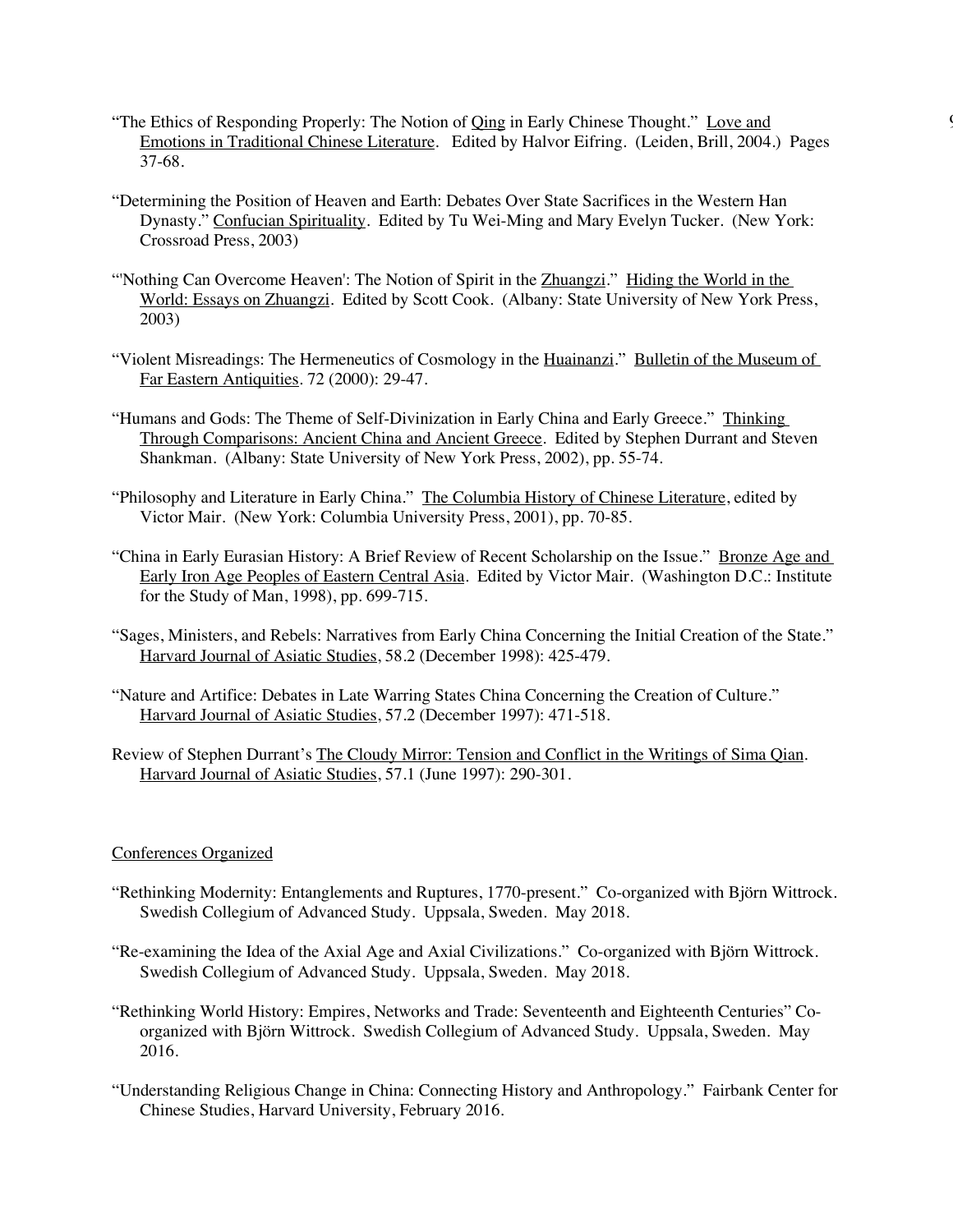"The Age of Transregional Reorientations: Rethinking Global History, Tenth to Thirteenth Century." Coorganized with Björn Wittrock. Swedish Collegium of Advanced Study. Uppsala, Sweden. May 2015.

|<br>|<br>|

- "The Construal of National Identity through the Concept of the State in China and Elsewhere." Coorganized with Christoph Harbsmeier. Swedish Collegium for Advanced Study, Uppsala. June 2011.
- "Scholars, Craftsmen and Technology: Defining Experts and Expertise in Chinese Culture." Coorganized with Dagmar Schäfer. Max Planck Institute for the History of Science, Berlin. March 2009.
- "Liu An's Vision of Empire: New Perspectives on the Huainanzi." Co-organized with Sarah Queen. Harvard University, May 2008.
- "'Religion' in China: Rethinking Indigenous and Imported Categories of Thought." Co-organized with Robert Weller and Adam Chau. Harvard University, May 2005.
- "A Workshop on the Eastern Jin." Co-organized with Tian Xiaofei. Harvard University, May 2005.
- "Approaches to Understanding the Han Dynasty." Harvard University, May 2002.
- "Religion and Authority in Early China." Harvard University, April 1999.
- "Approaches to Understanding Sima Qian's Shiji." Harvard University, October 1996.

## Lectures and Conference Papers

- "Rituals and Revelations: Re-thinking Comparative Approaches to the Study of Religion." Asian/Pacific Studies Institute, Duke University. (Zoom lecture.) March 2022.
- Global Humanities Workshop: Approaching the Human. The Global Humanities Initiative: Reimagining the Future by Rethinking the Past and Present. University of Cambridge. (Zoom lecture.) December 2021.
- "Demon Hordes and the Coming Apocalypse: The Limits of the Human in Chinese Late Antiquity." Medical Knowledge and its 'Sitz im Leben': Body and Horror in Antiquity. Kiel University, Germany. (Zoom lecture.) November 2021.
- "The Art of Interpretation: Reading, Hermeneutics, and Analysis from a Global Perspective." Worlds Enough and Time: Towards a Comparative Global Humanities. MIT. (Zoom lecture.) November 2021.
- "Sima Qian, Confucius, and the Role of Sages in the *Shiji*." New Perspectives on Sima Qian and the *Shiji*: An International Lecture Series Renmin University. (Zoom lecture.) November 2021.
- "The Art of Interpretation: Knowledge, Ritual, and Understanding in Early Chinese Religion and Philosophy." University of Macau. (Zoom lecture.) October 2021.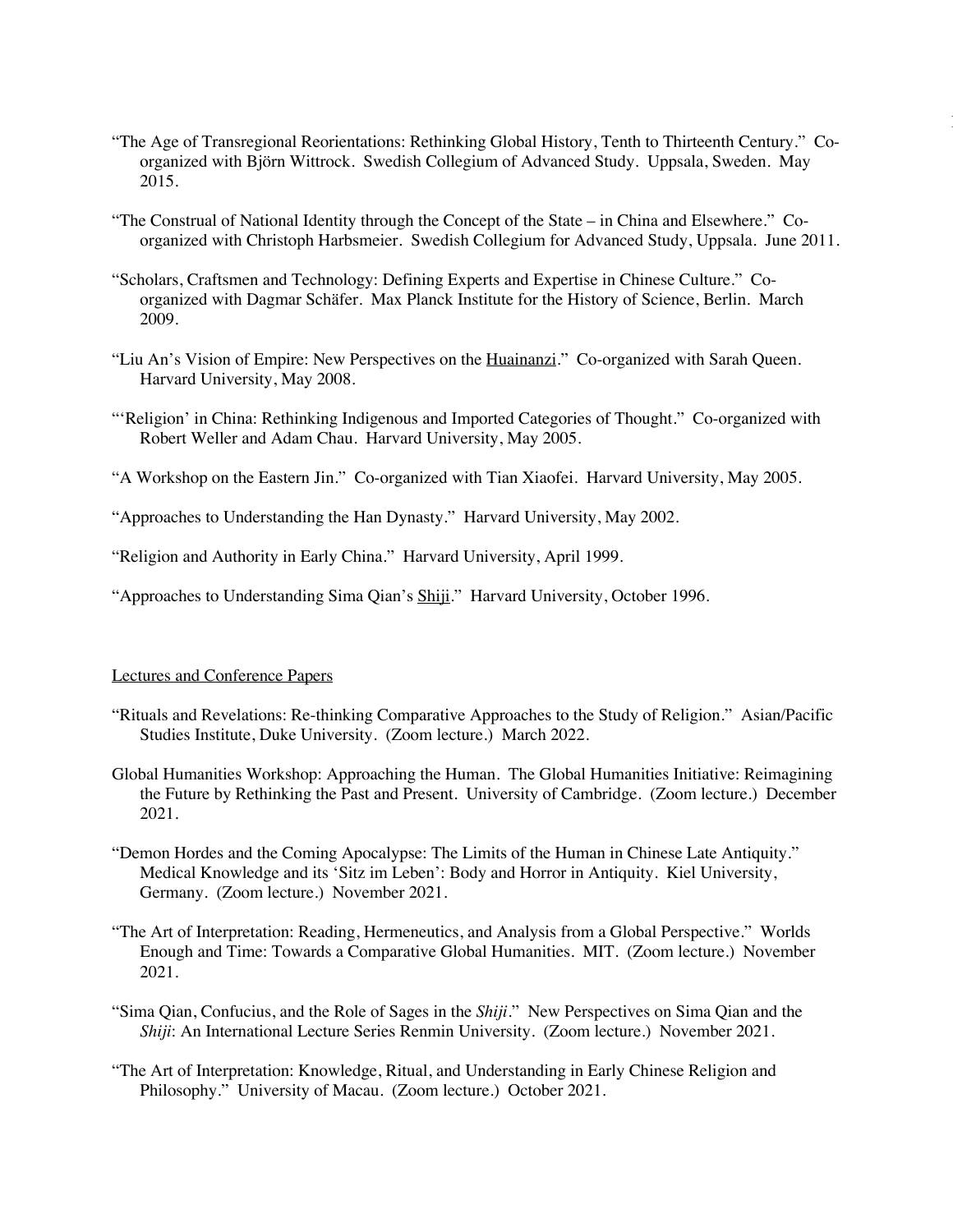- "How to Read a Revelation: The *Xiang'er* Commentary to the Laozi." International Conference on 11 Global Laozegetics, Nankai University. (Zoom lecture.) October 2021.
- "Ritual, Sincerity, and Human Flourishing: What We Can Learn from Chinese Religions." The Brien O'Brien and Mary Hasten Lecture in Interreligious Dialogue, Boston College. October 2021.
- "Possible Futures for Area Studies." Harvard East Asian Languages and Civilizations First Friday talk. (Zoom lecture.) April 2021.
- "Rituals and Revelations: Re-thinking Comparative Approaches to the Study of Religion." Comparatism Seminar Series, Center for Hellenic Studies. (Zoom lecture.) March 2021.
- "Ritual, Sincerity, and Human Flourishing: What Chinese Philosophy Can Teach Us About the Good Life." College of Charleston. (Zoom lecture.) March 2021.
- "How to Read a Text: Interpretation and Understanding in Early China." NTU Chinese Literature and Culture Series. (Zoom lecture.) February 2021.
- "The Dynamics of Change: Re-Thinking Comparative History." Momentum of its Own: Inherent Dynamism in Pre-Modern Societies. Bielefeld University. (Zoom lecture.) January 2021.
- "China as a Source of Anthropological Theory: Re-Reading Granet." Marcel Granet and the History of Anthropology. Institute for the Humanities and Social Sciences, Beijing University. (Zoom lecture.) December 2020.
- "How to Read a Text: Interpretation and Hermeneutics in Early Chinese Philosophy." Beijing University. (Zoom lecture.) November 2020.
- "Why Does Ritual Matter?: Theories from Classical China." Beijing University. (Zoom lecture.) November 2020.
- "Souls, Spirits, and Other Stuff: Thinking about the Mind and Body from a Comparative Perspective." Body and Mind Seminar Series, Center for Hellenic Studies. (Zoom lecture.) November 2020.
- "Revelation and Conversion in Chinese Religions." Keynote lecture for the International Conference on Rapid Religious Cultural Change, Hong Kong Baptist University. (Zoom lecture.) October 2020.
- "Demon Hordes and the Coming Apocalypse: The Work of Ritual in Chinese Religious Practice." Department of Anthropology, London School of Economics. (Zoom lecture.) October 2020.
- "Ritual and Religion in Chinese History and Anthropology." University of New Hampshire. (Zoom lecture.) September 2020.
- "Responses to COVID-19: Governance, Values, and What the World Can (and Can't) Learn From Asia." Fulbright University Vietnam, Ho Chi Minh City, Vietnam. (Zoom lecture.) May 2020.
- "Ritual, Sincerity, and Human Flourishing: Theories from Classical China." Birla Institute of Technology and Science, Pilani, Hyderabad Campus, Telangana, India. (Zoom lecture.) May 2020.

"Why Do Global History?" Swedish Collegium of Advanced Study. Uppsala, Sweden. March 2020.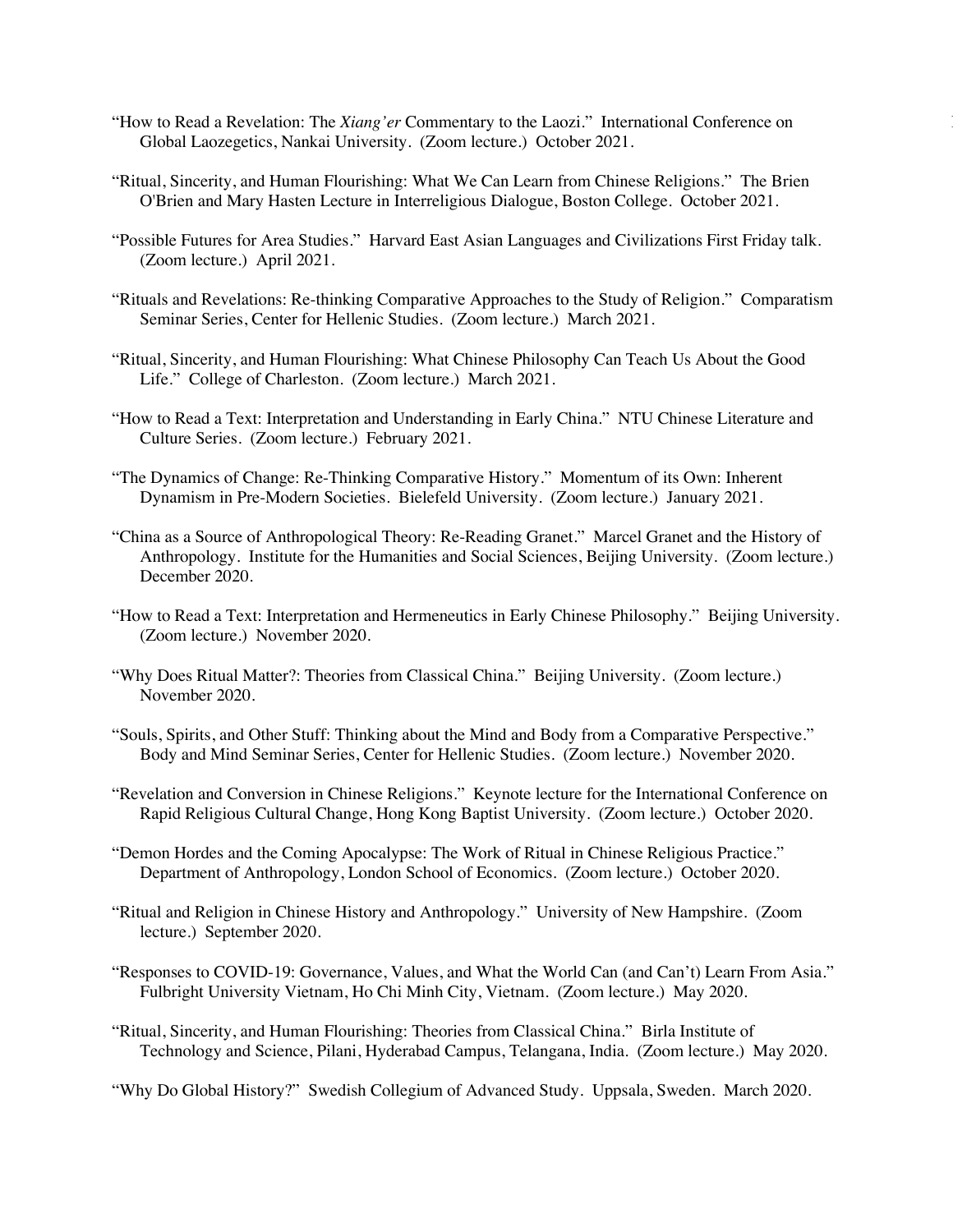- "Autonomy and its Discontents: Theories from Classical China." Autonomy, Diversity and the Common 12 Good: Claremont Annual Philosophy of Religion Conference. Claremont Graduate University. February 2020.
- "Creating Worlds: Imagination and Interpretation in Classical China." Gates Lecture. Grinnell College. January 2020.
- "Ritual, Sincerity, and Human Flourishing: What Chinese Philosophers Can Teach Us About the Good Life." Gates Lecture. Grinnell College. January 2020.
- "What's the Point of Cultural Comparison?" Global Research Priority Connecting Cultures Keynote Lecture. Warwick University. January 2020.
- "Ritual and Religion Revisited." Confucianism, Rituals, and Modern Life. Sungkyunkwan University, Seoul. November 2019.
- "On the Making of the Classics in China: Reading, Interpretation, and Commentary from a Global Perspective." Arizona State University. October 2019.
- "The Art of Being Moved: Theories from Classical China." On Being Moved. Swedish Collegium for Advanced Study. October 2019.
- "Ritual, Authenticity, and Human Flourishing: Theories from Classical China." Tucson Humanities Festival, University of Arizona. October 2019.
- "Affect, Energies, and Dispositions: Discussions of Emotions in Early China." Emotions between China and Greece. Fudan University, Shanghai. October 2019.
- "The What's and Why's of Efficacy: The Semantics of Ling in Early China." A Powerful Term: Ling 靈 Between 'Efficacy' and 'Spirituality.' Freie Universität Berlin. October 2019.
- "On the Making of the Classics in China: Reading, Interpretation, and Commentary from a Global Perspective." Emory University. September 2019.
- "Ritual, Authenticity, and Human Flourishing: Theories from Classical China." Department of Chinese Studies, National University of Singapore; Hwa Chong Institution; Lianhe Zaobao. Singapore. July 2019.
- Keynote speaker for the "Wisdom of the East and West: A Global Future," Hwa Chong Centennial Insights Series. Singapore. July 2019.
- "Commentarial Strategies in China and the Mediterranean." Fédération internationale des associations d'études classiques / Classical Association Annual Conference. University College London. July 2019.
- Discussant for the conference, Critical Terms for Chinese Religious Studies. The Hong Kong Polytechnic University. June 2019
- "The Humanization of the Divine in Early China: Comparative Reflections on Sacred Kingship." Sacred Kingship in World History: Between Immanence and Transcendence. Oxford University. May 2019.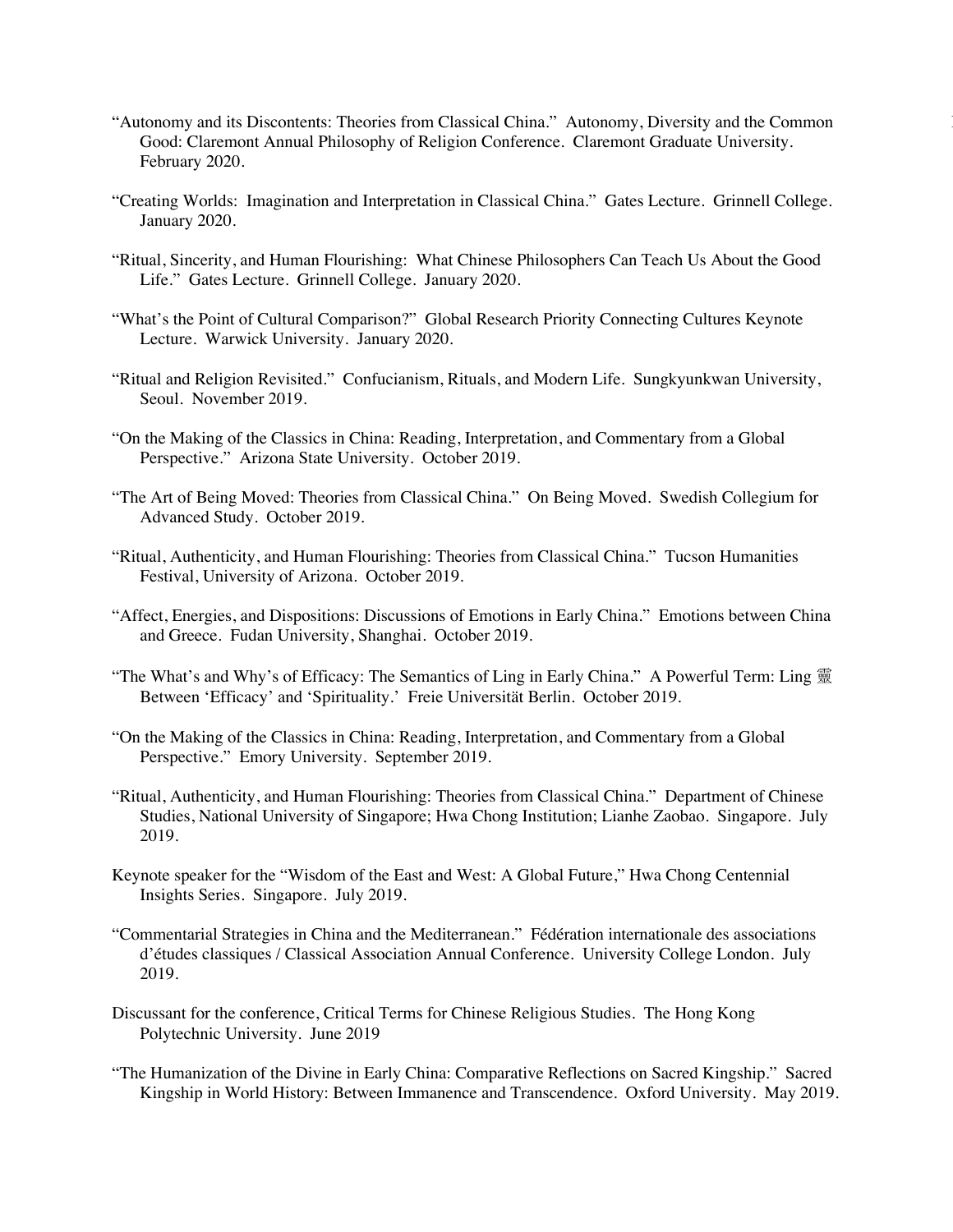"Making and Unmaking the Self." Self-Knowledge. Organized by the Axel and Margaret Axson Johnson Foundation. Stockholm, Sweden. April 2019.

|<br>|<br>|

- "Demon Hordes and the Coming Apocalypse: Ritual and Healing in Chinese Religious Practice." Harvard Anthropology Friday Morning Seminar. April 2019.
- "Rethinking Globalization Theories." Swedish Collegium for Advanced Study. Uppsala, Sweden. February 2019.
- "Ethical Philosophy from a Global Perspective." Fulbright University Vietnam, Ho Chi Minh City, Vietnam. January 2019.
- "Ethical Philosophy." Fulbright University Vietnam, Ho Chi Minh City, Vietnam. January 2019.
- "Ethical Leadership." Center for Ethical Studies, Vietnam National University, Ho Chi Minh City, Vietnam. January 2019.
- Discussant for the panel "Melville's Quarrel with Modernity." MLA. Chicago. January 2019.
- "Ritual, Authenticity, and Human Flourishing." Sungkyunkwan University, Seoul. November 2018.
- "Chinese Philosophy and the Meaning of Life." The Royal Institute of Philosophy Lecture Series, Philosophy Department, University of Liverpool, in collaboration with the Royal Institute of Philosophy. October 2018.
- "Thinking about Chinese Philosophy from a Global Perspective." Sinological Society of Japan, University of Tokyo, Komaba. October 2018.
- "The Art of Commentary." Rutgers University. September 2018.
- "Habits of the Mind: Global Approaches to Teaching and Learning." Best Should Teach, Graduate Teacher Program. University of Colorado, Boulder. September 2018.
- "Imagination and Interpretation in Classical Chinese Philosophy and Literature." University of New South Wales. August 2018.
- "Formations of Knowledge in Chinese Late Antiquity." Wissensoikonomien: Order and Transgression in Premodern Cultures. Freie Universität, Berlin. June 2018.
- "Ritual and Transformation." Benefitting Self and Other. Cambridge University. June 2018.
- "Interpreting Ancestors in the Liji." All about the Rites: From Canonized Ritual to Ritualized Society. Collège de France. June 2018.
- "Imaginaries of Heaven and Earth in Chinese Late Antiquity." Imagined Geographies in the Mediterranean, Middle East and Beyond. University of St Andrews. May 2018.
- "Political Theology Revisited in China, for example." Criticism and Theory Now, The School of Criticism and Theory. New York University. April 2018.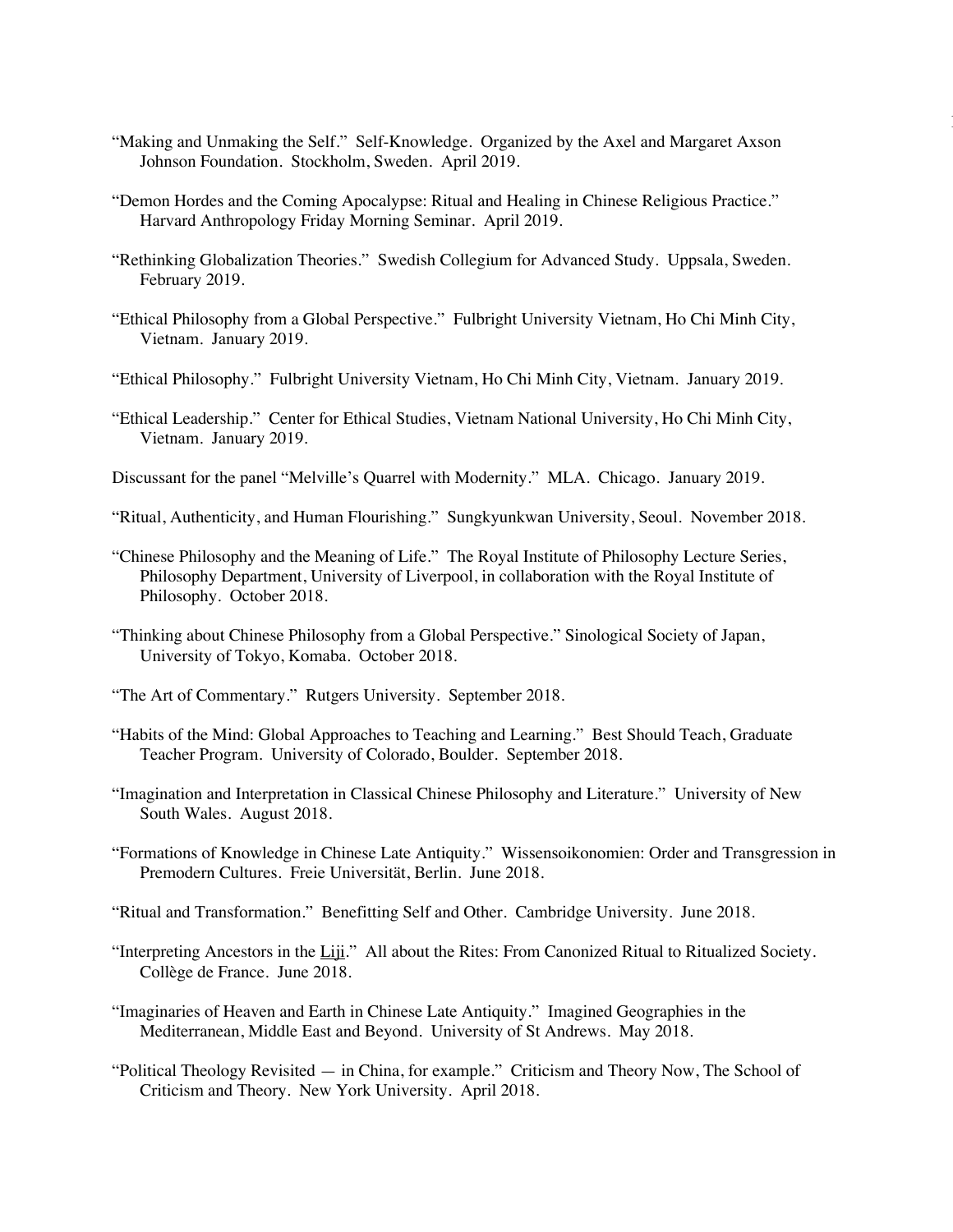- "Creating Worlds: Imagination and Interpretation in Classical Chinese Literary and Political Theory." 14 Stony Brook University. April 2018.
- "Religion and Politics in China, for example." Notre Dame University. March 2018.
- Discussant for the panel "Beyond Ideology: Rethinking the rhetoric of power in early Chinese politicophilosophical discourse." Association for Asian Studies. Washington, DC. March 2018.
- "The Dynamics of Habit and Ritual: Theories from China." Tavistock Institute, London. February 2018.
- "Imagination and Interpretation in Early China." Vanderbilt University. February 2018.
- "Ritual, Interpretation, and Commentary in Chinese Late Antiquity." Cambridge University. February 2018.
- "Creating Worlds: Ritual, Imagination, and the Subjunctive." American Anthropology Association Annual Meeting. November 2017.
- "Neoliberalism and History, or: How Should We Understand China?" CRASSH Impact Lecture Series, Centre for Research in the Arts, Social Sciences and Humanities, Cambridge University. November 2017.
- "Imagination and Interpretation in the Classical Chinese Philosophical Tradition." SUNY, Buffalo. November 2017.
- "Stop Trying to Find Yourself." Brown University. October 2017.
- "The Agency of Algorithms: Repetition, Patterns, and Ritual." The Intelligence of Algorithms. Max Planck Institute for the History of Science, Berlin. October 2017.
- "Rethinking Ritual." SUNY, Cortland. October 2017.
- "The Ritual of Interpretation." Steps Towards a Global Thought: Thinking from Elsewhere. Brown University. October 2017.
- "The Technology of Cosmology." Philosophy and Technology in Early China. National University of Singapore. August 2017.
- "Religion and Politics Revisited." School of Criticism and Theory, Cornell University. July 2017.
- "Master, Host, Demon, God." The Mongolia and Inner Asia Studies Unit, Department of Social Anthropology, University of Cambridge. May 2017.
- "Comparative Reflections on Empires in Chinese Late Antiquity." Rethinking Empire: Byzantine Spring Symposium. Dumbarton Oaks. April 2017.
- "Imagination, Interpretation, and Knowledge in the Early Chinese Literary Tradition." University of Massachusetts, Amherst. April 2017.

"Ritual and Representation in Classical China." Bard Graduate Center. April 2017.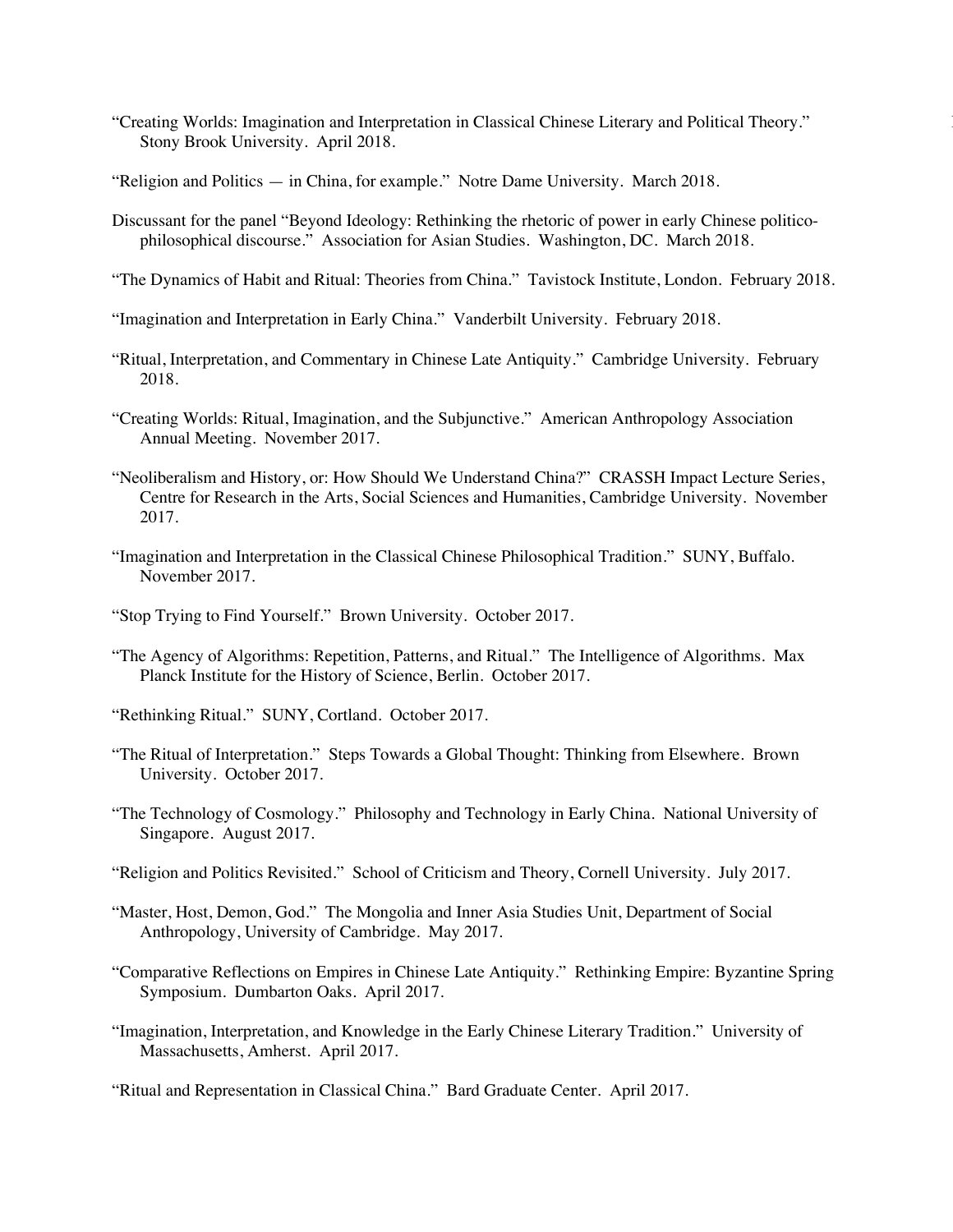- "Reading, Misreading, and Appropriating in Early Chinese Texts." Impagination: Forms, Media and 15 Circulation of Writing and Publication; International Conference in the Comparative History of Philology. Institute of History and Philology, Academia Sinica, Taipei, Taiwan. March 2017.
- "The Ethics of Engagement: Theories from China." Cultivating Humanity on the Global Stage: A Humanities Workshop, Georgetown University. March 2017.
- "Rethinking Notions of Causality and Reality: Indigenous Theories from China." Nanyang Technological University, Singapore. March 2017.
- "Ritual, Authenticity, and Human Flourishing: Theories from Classical China." Oberlin College. February 2017.
- Keynote Address. Harvard East Asia Society Graduate Student Conference. Harvard University. February 2017.
- Keynote Address. New England Association for Asian Studies Annual Conference. Boston College. January 2017.
- "Creating Worlds: Ritual and the Subjunctive in Chinese Sacrificial Practice." Department of Anthropology, Cambridge University. November 2016.
- "The Art of Quoting and Telling: Interpretation, Knowledge, and the Development of Commentarial Practice in Early China." Department of Asian Languages and Cultures. Rutgers University. September 2016.
- "Ritual and Human Flourishing." Emerson College. September 2016.
- "Sages, Interpretation, and Sources of Knowledge: Commentarial Practice in Chinese Late Antiquity." Department of History, Johns Hopkins University. September 2016.
- "Rethinking Worldviews and Religions: Comparative Reflections from China." Principles of Cultural Dynamics. Global Humanities Campus, Freie Universitaet Berlin. July 2016.
- "Wang Chong and Divination." Mantic Arts in China. International Consortium for Research in the Humanities. Friedrich-Alexander University of Erlangen-Nuremberg. July 2016.
- "Rites, Rights, and Rituals: Comparative Reflections from China." Lichtenberg-Kolleg in der Historischen Sternwarte, Georg-August-Universität Göttingen. June 2016.
- "Sacrifice and Vitality in China." Vitalism, Sacrifice, and Utopia. A Workshop on the Human Impetus. Stromboli, Italy. June 2016.
- "Excavating Ritual." Society for East Asian Archaeology. Harvard University. June, 2016.
- "Rituals of Inclusion in the Western Zhou." Contact and Interaction in the Zhou World the Impact of Western Zhou Political and Cultural Enterprises. Harvard University. May 2016.
- "Capricious Gods, Dangerous Ghosts, and the Efficacy of Ritual Practice: Indigenous Theories from China." Association for Asian Studies. March 2016.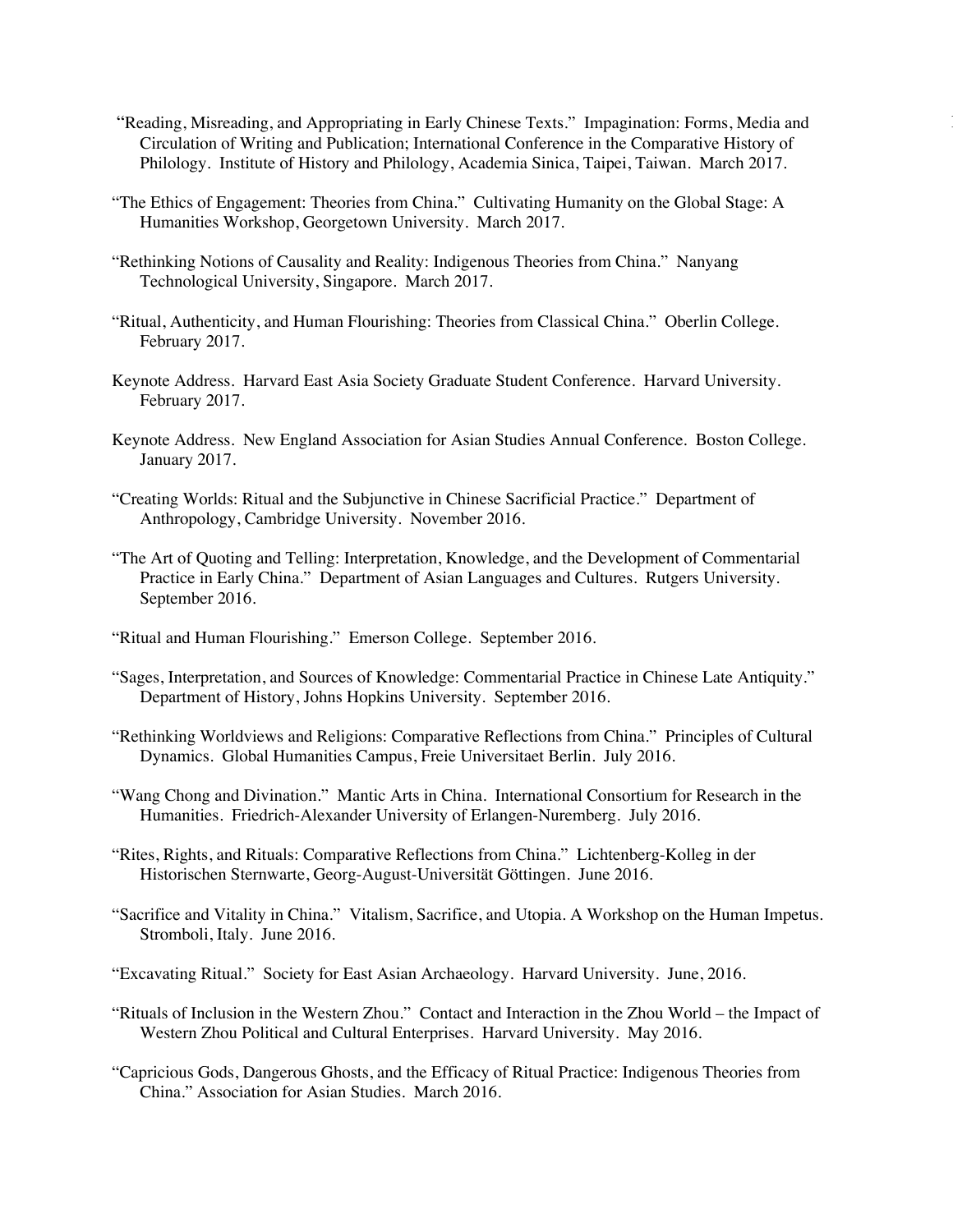"Ritual Substitutions: Ritual Theory and Sacrificial Practice in Classical China." Whitman College. March 2016.

|<br>|<br>|

- "Creating Worlds: Imagination and Interpretation in the Chinese Tradition." The Humanities Center at Johns Hopkins 50<sup>th</sup> Anniversary Conference. March 2016.
- "Why Classical Chinese Philosophy Still Matters." Mount Allison University. March 2016.
- "Ritual Substitutions: Theories of Ritual and Interpretation in Classical China." Department of Anthropology, Johns Hopkins University. March 2016.
- "Spontaneous Thought: Theories from China." University of Oslo. March 2016.
- "Equality, Hierarchy and their Discontents: Theories from Classical China." Berggruen Workshop on Hierarchy and Equality, Berggruen Philosophy and Culture Center. March 2016.
- "Music and Ritual in Early China." Music and Philosophy in Early China, an International Symposium. Nanyang Technological University, Singapore. November 2015.
- "Ritual and Sincerity: Theories from China." Yale-NUS College, Singapore. November 2015.
- "Ritual and Sincerity: Theories from China." University of Copenhagen. November 2015.
- "Ritual and Sincerity: Theories from China." Aarhus University. November 2015.
- "Habits of the Mind: Approaches to Teaching and Learning." Centre for Teaching Development and Digital Media, Aarhus University. November 2015.
- "Humans, Gods, and Emperors: Statecraft and Ritual in Han China." University of Tennessee, Knoxville. October 2015.
- "Ritual Constructions of Memory." Memory and Text in Premodern East Asia: Concepts, Theories, and Methods. Ohio State University. October 2015.
- "The Classics in China: Reading from a Global Perspective." Roberts Lecture. Dickinson College. September 2015.
- "The Practice of Sagehood: How to Read a Classic in China." Roberts Lecture. Dickinson College. September 2015.
- "Disjunctions, Substitutions, and Artifice: Divinities, Ritual, and Ritual Theory in Classical China." University of Rochester. September 2015.
- "On the Making of Chinese Classics." Globalizing Classics. Humboldt University. Berlin, Germany. September 2015.
- "Ritual Substitutions: Theories of Ritual from Classical China." Charles University. Prague, Czech Republic. June 2015.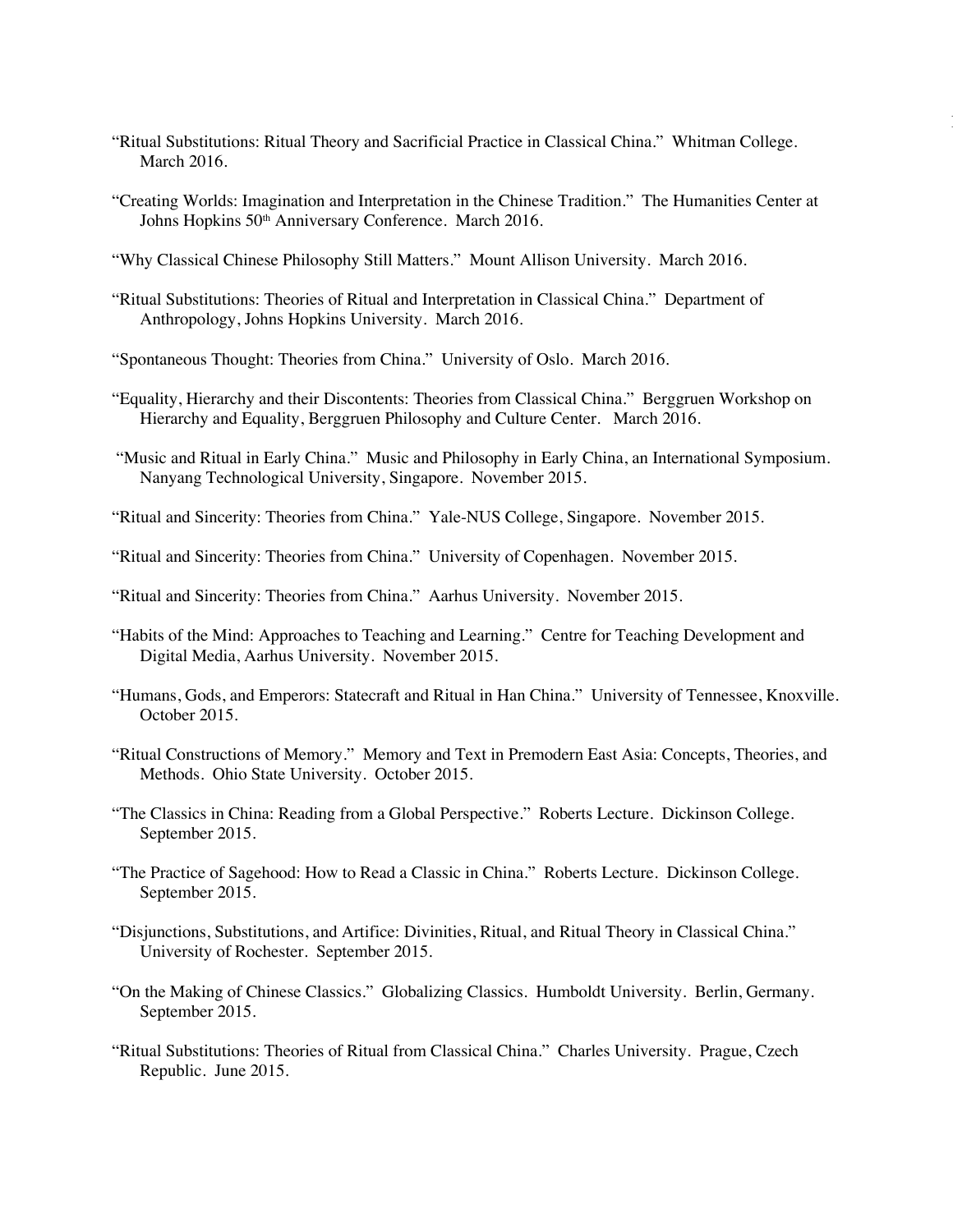- "Political Theory from a Global and Comparative Perspective." Human Rights: Constitutive Movements, 17 Intellectual Practices and Shifting Global Contexts. Swedish Collegium of Advanced Study. Stockholm, Sweden. May 2015.
- "Re-thinking the Middle Period in Eurasian History." The Age of Transregional Reorientations: Rethinking Global History, Tenth to Thirteenth Century. Swedish Collegium of Advanced Study. Uppsala, Sweden. May 2015.
- "The Meanings and Practice of Sacrifice in Early Greece and China." Fate, Freedom and Prediction: Reflections on Comparative Method in Early China and the Ancient Mediterranean. International Consortium for Research in the Humanities, Friedrich-Alexander University Erlangen-Nürnberg. May 2015.
- "The Art of Quoting and Telling: Interpretation, Knowledge, and the Development of Commentarial Practice in Early China." Kentucky Foreign Language Conference. University of Kentucky, Lexington. April 2015.
- "Creating Worlds: Imagination, Interpretation, and Knowledge in the Early Chinese Literary Tradition." TEAL Distinguished Speaker Series for Foreign Languages, Literatures, and Cultures. University of California, Davis. April 2015.
- "Empire and its Discontents." Global Asias. Pennsylvania State University. April 2015.
- "Ritual and Wisdom: Theories from China." Capturing the Ineffable: Wisdom in Perspective: An Interdisciplinary Workshop. University of Pittsburgh. March 2015.
- "Why Classical Chinese Philosophy Still Matters." University of Texas at Dallas. February 2015.
- "Ritual Substitutions: Theories of Ritual from Classical China." University of Michigan. December 2014.
- "Text and Commentary: Ancient Period." Oxford Handbook of Classical Chinese Literature 1000 BCE 900 CE. Harvard University. December 2014.
- "On World Philosophy." Hay Festival Dhaka. Bangladesh. November 2014.
- "The Hermeneutics of Cosmology: Ritual and Belief in Classical China." Between the Visible and the Invisible. University of California, Berkeley. November 2014.
- "We Are Naturally Like This: Ritual and Ideology in the Ancient World." The Legitimation of Autocracy in the Ancient World. NYU Abu Dhabi Institute. November 2014.
- "Understanding the 'Rise of China' from the Perspective of World History." Wooster College. September 2014.
- "Networks of Trade, Past and Present." Guangdong University. August 2014.
- "Visions of the Self, Inside and Outside of Ritual Space." The Self in the Ancient and Medieval Worlds: Conceptions and Practices in China and the West. Central European University. May 2014.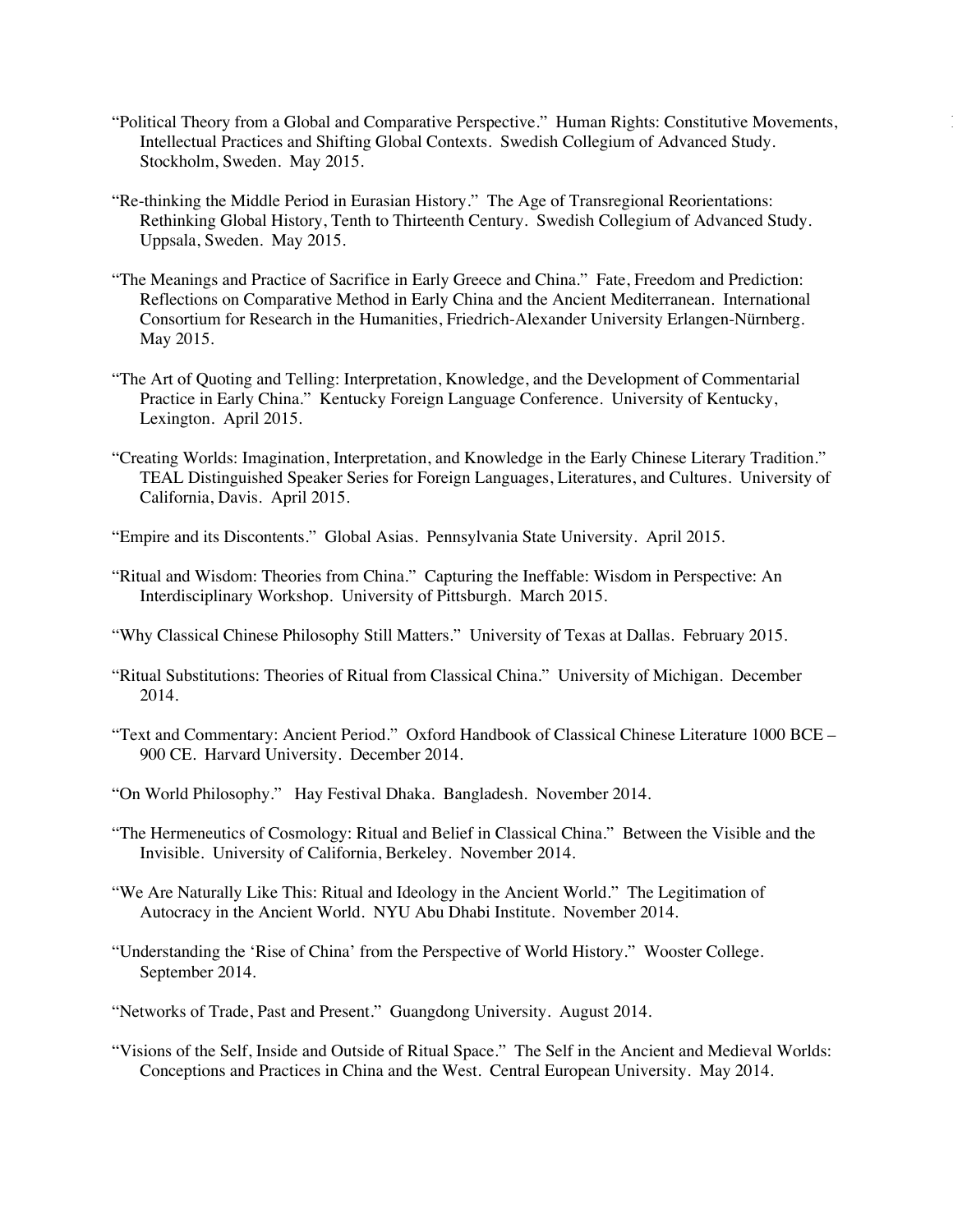- "Ritual Disjunctions: Theories of Ritual from China and Elsewhere." Institute for Advanced Study, 18 Central European University. May 2014.
- "Why Classical Chinese Philosophy Still Matters." Emory University. March 2014.
- "Ritual Disjunctions: Theories of Ritual from China and Elsewhere." Duke University. March 2014.
- "Enduring Empire: The Political Vision of the Huainanzi." Traditional Non-Confucian Perspectives on Social and Political Organization and Order. City University of Hong Kong. March 2014.
- "Ritual and Politics in China." Nanyang Technological University, Singapore. January 2014.
- "The Hermeneutics of Recovery: Leo Strauss, Carl Schmitt, and the Reception of the Western Classics in China." Society for Classical Studies. January 2014.
- "Ritual Disjunctions: Theories of Ritual from Classical China," Ruhr-Universität Bochum. December 2013.
- "Ritual, Harmony, and the Public in Premodern and Contemporary China: A Historical Perspective." Disorder, Action and the Public in China. Lausanne, Switzerland. December 2013.
- "Thinking about Old Norse Mythology from a Comparative Perspective." Old Norse Mythology in its Comparative Contexts. Harvard University. October 2013.
- "Ritual Disjunctions: Theories of Ritual from China and Elsewhere" Ways of Knowing: Graduate Student Conference on Religion. Harvard University. October 2013.
- "Why Does Ritual Matter?: Theories from Classical China" University at Buffalo, SUNY. October 2013.
- "Divergence as a Category of Comparative History: the Case of China in Eurasian History." New Perspectives on Comparative Medieval History: China and Europe. Oxford University. September 2013.
- "Making Manifest the Hidden Knowledge of the Past: The Rhetorical Strategies of the Huainanzi." Masters of Disguise?: Conceptions and Misconceptions of 'Rhetoric' in Chinese Antiquity. Einsiedeln, Switzerland. September 2013.

"Chinese Political Theory." Asan Institute. Seoul, Korea. July 2013.

- "The Equality of Death, the Hierarchy of Ancestors: Relationships and their Limits in the Religions of China." Health, Mortality, and Inequality. Helsinki Collegium for Advanced Studies. Helsinki, Finland. June 2013.
- "Myths of Violence in China." Representing Violence: History, Politics and Theory. Lichtenberg-Kolleg, University of Göttingen. June 2013.
- "China and Social Theory." Plenary Speaker, 41st World Congress of the International Institute of Sociology (IIS). Uppsala, Sweden. June 2013.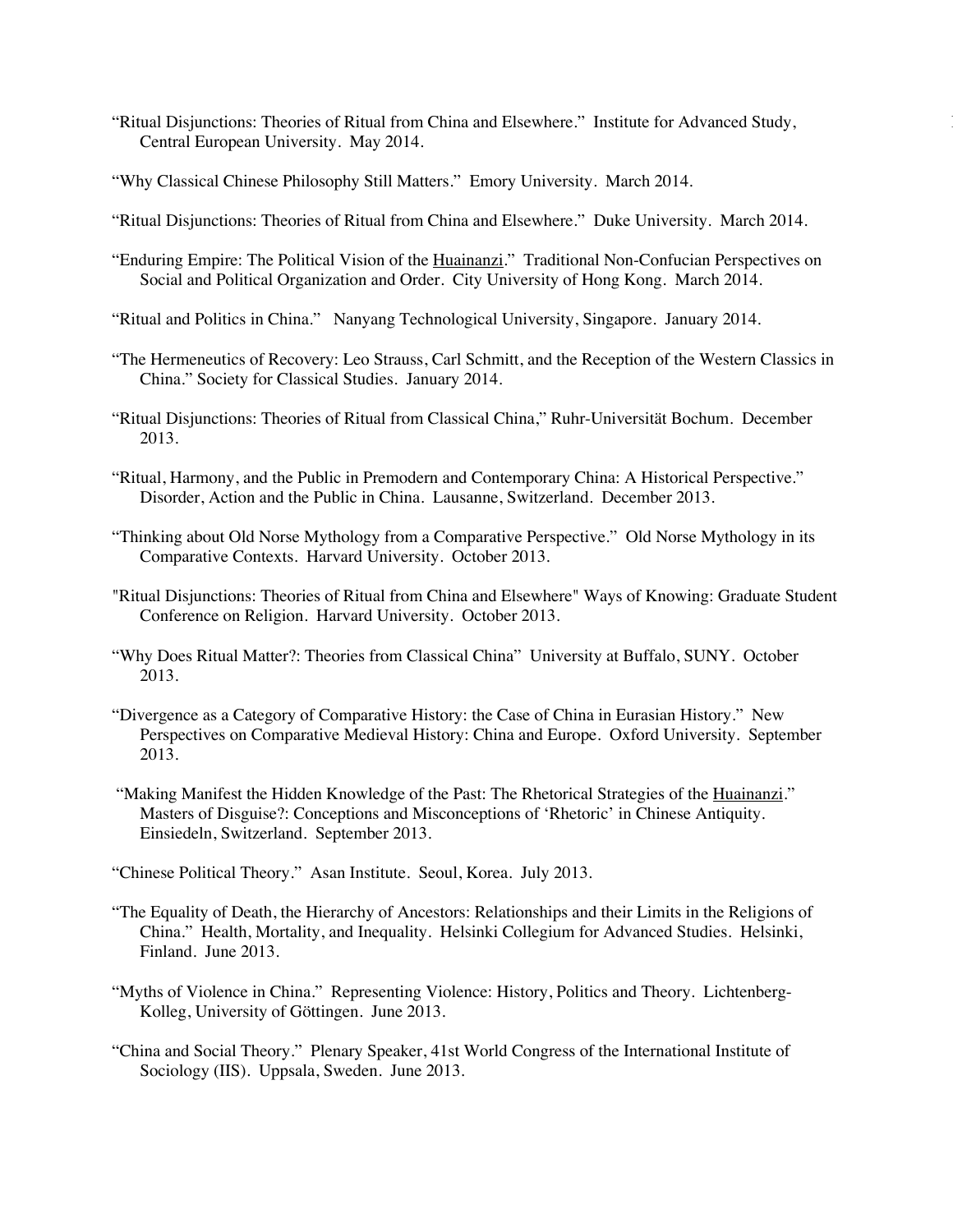- "The Philosophy of the Zhongshuo." Neo-Confucianism in the Making: Wang Tong's Zhongshuo. 19 Swedish Collegium of Advanced Study. Uppsala, Sweden. May 2013.
- Keynote lecture, EURIAS Annual Meeting. Swedish Collegium of Advanced Study. Uppsala, Sweden. April 2013.
- "Han Imperialism." Maritime Frontiers in Asia. Pennsylvania State University. April 2013.
- "Constructions of Reality: Ritual and Metaphysics in the Liji." Conceptions of Reality: Metaphysics and Its Alternatives in Chinese Thought. Nanyang Technological University, Singapore. March 2013.
- "Indigenous Theories of Discontinuity and Continuity in Classical China." Linking Ancient and Contemporary: Continuities and Discontinuities in the Chinese History of Literature and Thought. Ca'Foscari University, Venice. March 2013.
- "Why Does Ritual Matter?: Theories from Classical China." Keynote Speech, Colorado University-Boulder Asian Studies Graduate Association (CUBASGA) Conference 2013.
- "Disjunctions, Substitutions, and the Artifice of Ritual: Theories of Sacrifice in Classical China." Rutgers University. February 2013.
- "Ritual and Human Flourishing." Ethical Inquiry Series. Brown University. February 2013.
- "Disjunctions, Substitutions, and Artifice: Why Ritual Matters." Ethical Inquiry Series. Brown University. February 2013.
- "Ernst Cassirer and Intellectual History." Ernst Cassirer Symposium. Swedish Collegium for Advanced Study, Uppsala, Sweden. January 2013.
- "Early Globalities." University of Minnesota. December 2012.
- "Impersonation Rituals in Early China." Voicing Authority: Impersonation and Ventriloquism in Chines e Rhetorical and Musical Traditions. University of California, Berkeley. December 2012.
- "Gods, Humans, and Rulers: Religion and Empire in Early China." Institute for the Study of the Ancient World. New York University. November 2012.
- "The Problem of Ritual: Presentations of Confucius in Early China." University of Wisconsin. October 2012.
- "Working with the Past: Reading, Interpretation, and Commentary in Chinese Late Antiquity." University of Wisconsin. October 2012.
- "Sima Qian and Ban Gu." University of Munich. July 2012.
- "The Art and Sport of Charioteering in Ancient China." Olympic Academy, Olympia, Greece. July 2012.
- "Dispositions, Rituals, and Norms: Perspectives from Classical China." Feeling an Obligation: Exploring Evaluative and Normative Constraints of Human Agency in a Historical and Ethnographical Perspective. Swedish Collegium for Advanced Study. June 2012.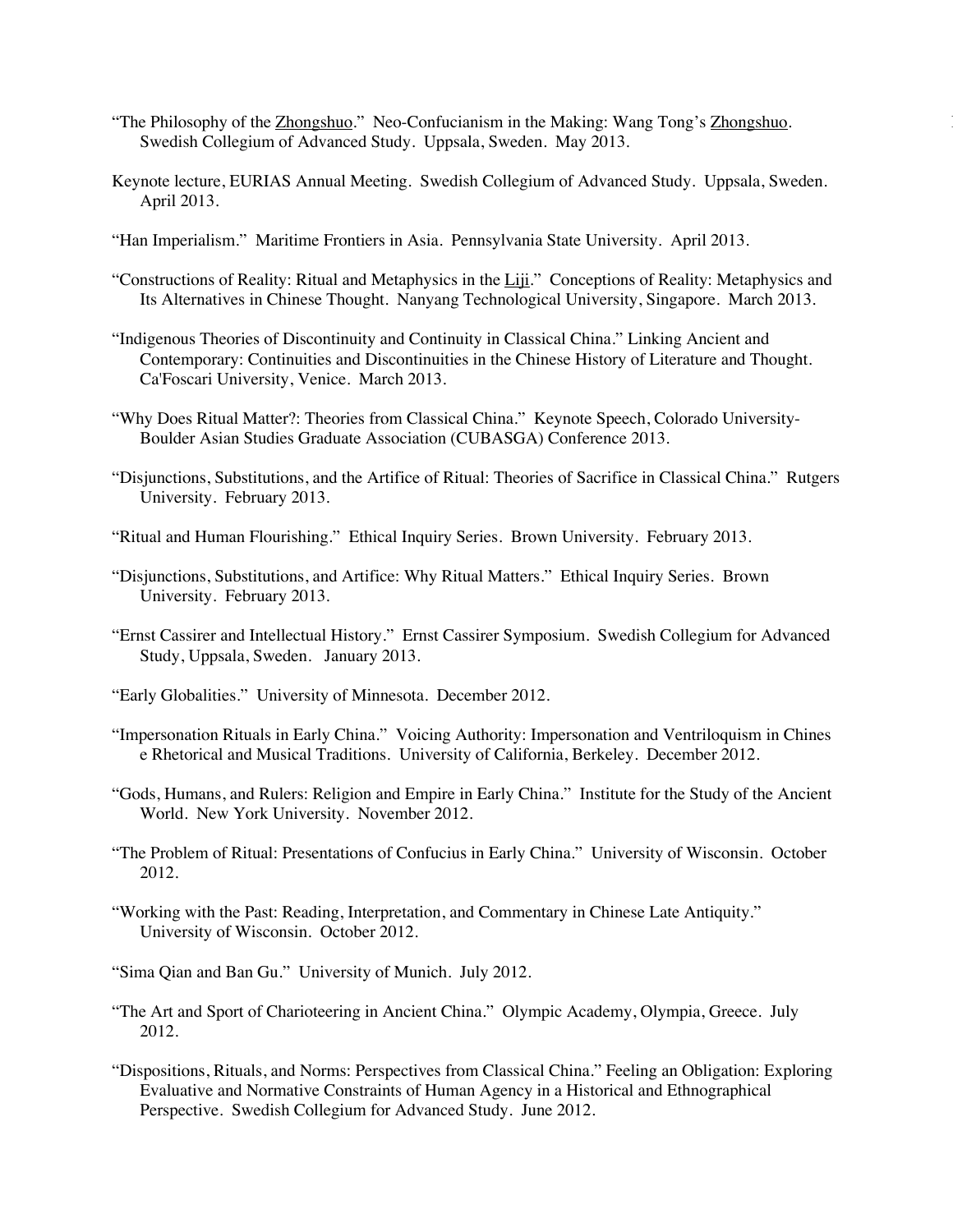"Humans, Gods, and Emperors: Visions of Rulership in Han China." Ideology of Power and Power of Ideology in Early China. Israel Institute for Advanced Study. May 2012.

 $\overline{a}$ 

- "Rethinking Ancient History from the Perspective of China." Columbia University. April 2012.
- "Understanding Early Medieval China in a Eurasian Context." Comparative Medieval History. University of Illinois. April 2012.
- "Sages, Interpretation, and Sources of Knowledge: Commentarial Practice in Early Medieval China." Collège de France. April 2012.
- "Sages and History in the Huainanzi." INALCO. Paris, France. March 2012.
- "Sages, Interpretation, and Sources of Knowledge: Commentarial Practice in Chinese Late Antiquity." Nanyang Technological University. February 2012.
- "Ritual Disjunctions: Theories of Ritual from Classical China." National University of Singapore. February 2012.
- "Justice Human, Justice Divine: The Nature and Practice of Justice in Classical China." The Divine Courtroom. Cardozo Law School. February 2012.
- "Late Antiquity in Eurasian History." Asia Research Institute. January 2012.
- "Understanding the 'Rise of China' from the Perspective of World History." Swedish Collegium for Advanced Study. January 2012.
- "Sagehood and Argumentation in Chinese Late Antiquity." University of Heidelberg. December 2011.
- "Sima Qian, Confucius, and the Role of Sages in the Shiji." Shiji and Beyond Second International Conference on Shiji. Charles University, Prague. December 2011.
- "Ritual and Ritual Obligations." Feeling an Obligation Exploring Evaluative and Normative Constraints of Human Agency in a Historical and Ethnographical Perspective. University of Oslo. November 2011.
- "The Concepts of Sagehood and Immortality in Ancient China," and "Anthropology and Conceptual History." Old Chinese Grammar. University of Oxford. July 2011.
- "Networks of Circulation in the Early Chinese Empires." Imperial Objects in Circulation. Comparative Cultures Seminar, Center for Hellenic Studies, Greece. June 2011.
- "Empire, History, and Problem of Modernity." Chinese Social and Political Conceptual History in a Global Perspective. Swedish Collegium for Advanced Study. June 2011.
- "Imaging, Imagining, and Incorporating the Foreign: Rituals of Inclusion and Transformation in Early China." University of Munich. June 2011.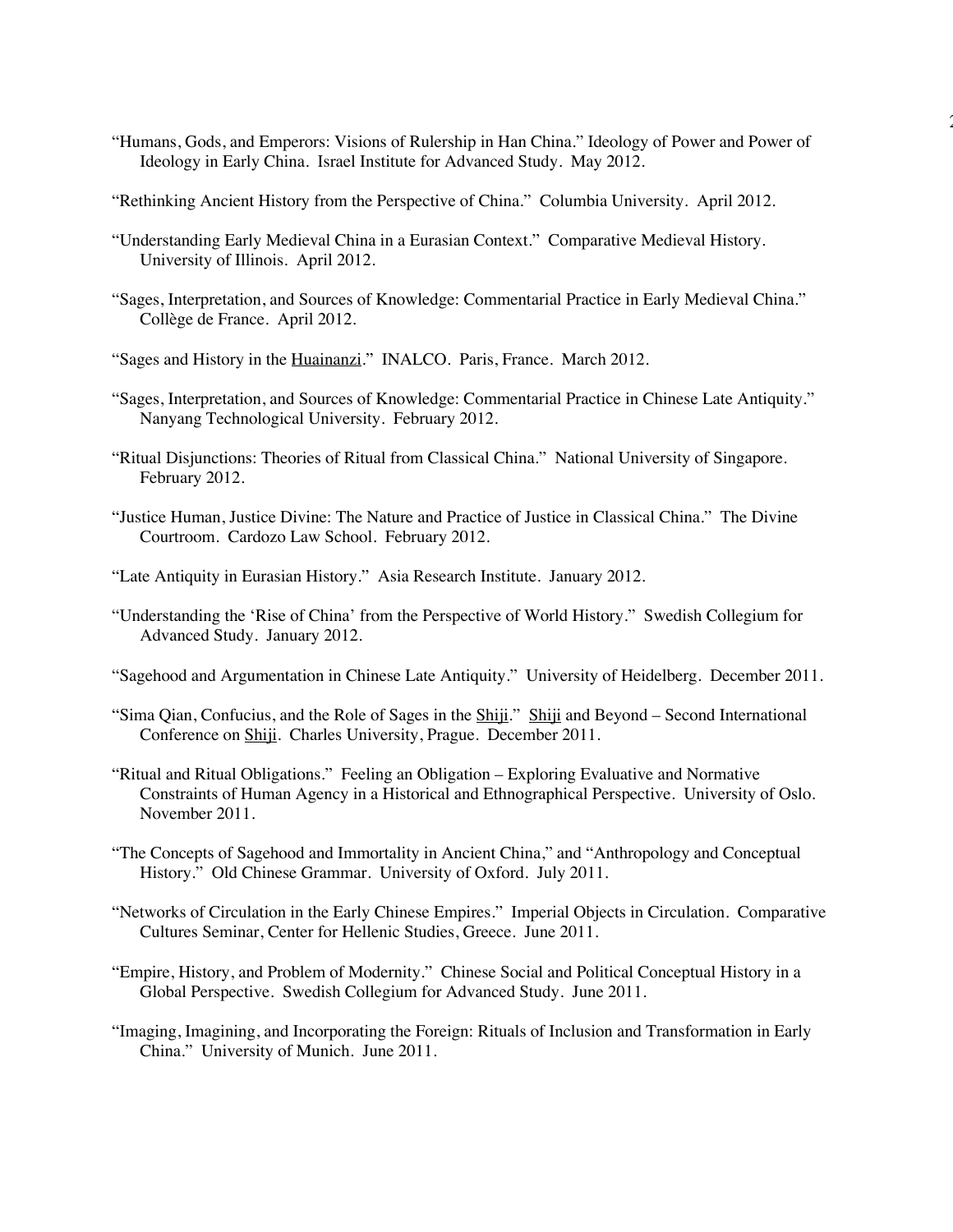- "Authorship and Interpretation: The Hermeneutics of Cosmology in Early Chinese Commentarial 21 Practice." Fate, Freedom, and Creation in Early China. University of Erlangen-Nurnberg. May 2011.
- "Ancestors, Fathers, and Sons: Ritual Theory and Philosophy in Early China." Midwest Conference on Chinese Thought, Keynote Address. May 2011.
- "Ghosts and Gods, Humans and Divinities: The Formation and Transformation of Objects and Agencies in Early Chinese Sacrificial Practice." The Materiality of the Divine. Institute for the Study of the Ancient World, New York University. April 2011.
- "Relationships of Plurality." Anthropology and Philosophy: Affinities and Antagonisms. Harvard University. April 2011.
- "Empires and Networks: Mechanisms of Integration in East Asia." Beliefs, Markets and Empires: Understanding Mechanisms of Integration in Early Societies. New York University, Abu Dhabi. March 2011.
- "Religion, Culture, and the Everyday: Ritual Theory from China and Beyond." University of the South. February 2011.
- "Philosophies of Discontinuity: Theories of Action and Interpretation in Classical China." University of Tokyo (Komaba). January 2011.
- "Human and Divine Kingship in Classical China" University of Tokyo (Hongo). January 2011.
- "Ritual and Innovation: Classical Chinese Theories of Leadership." University of Tokyo (Hongo). January 2011.
- "The Significance of Lun." The Art of Discourse (Lun) in Early Medieval Chinese Literature and Philosophy. Nanyang Technological Institute, Singapore. December 2010.
- "Anxieties of Interpretation: Reading, Hermeneutics, and Knowledge in Early China." Vanderbilt University. September 2010.
- "Suffering and Divided Experience in Early China." Social Suffering: The Culture of Compassion and the Divided Moral Experience in China. Harvard University. May 2010.
- Panelist, "Relationships in Religion: A Workshop." Northwestern University. March, 2010.
- "The Practice of Sagehood: The Writing and Reading of Religious Texts in Early China." Georgetown University. March 2010.
- "Religious Traditions and Economic Practices in China." Business Across Religious Traditions Seminar. New York. December 2009.
- "China in the Ancient World: Comparative Reflections." Conference on Teaching the Ancient World. Abu Dhabi. November 2009.
- "The Discontinuity of Human Action: Narrative and Interpretation in Early China." Institute for Philosophy and Religion, Boston University. October 2009.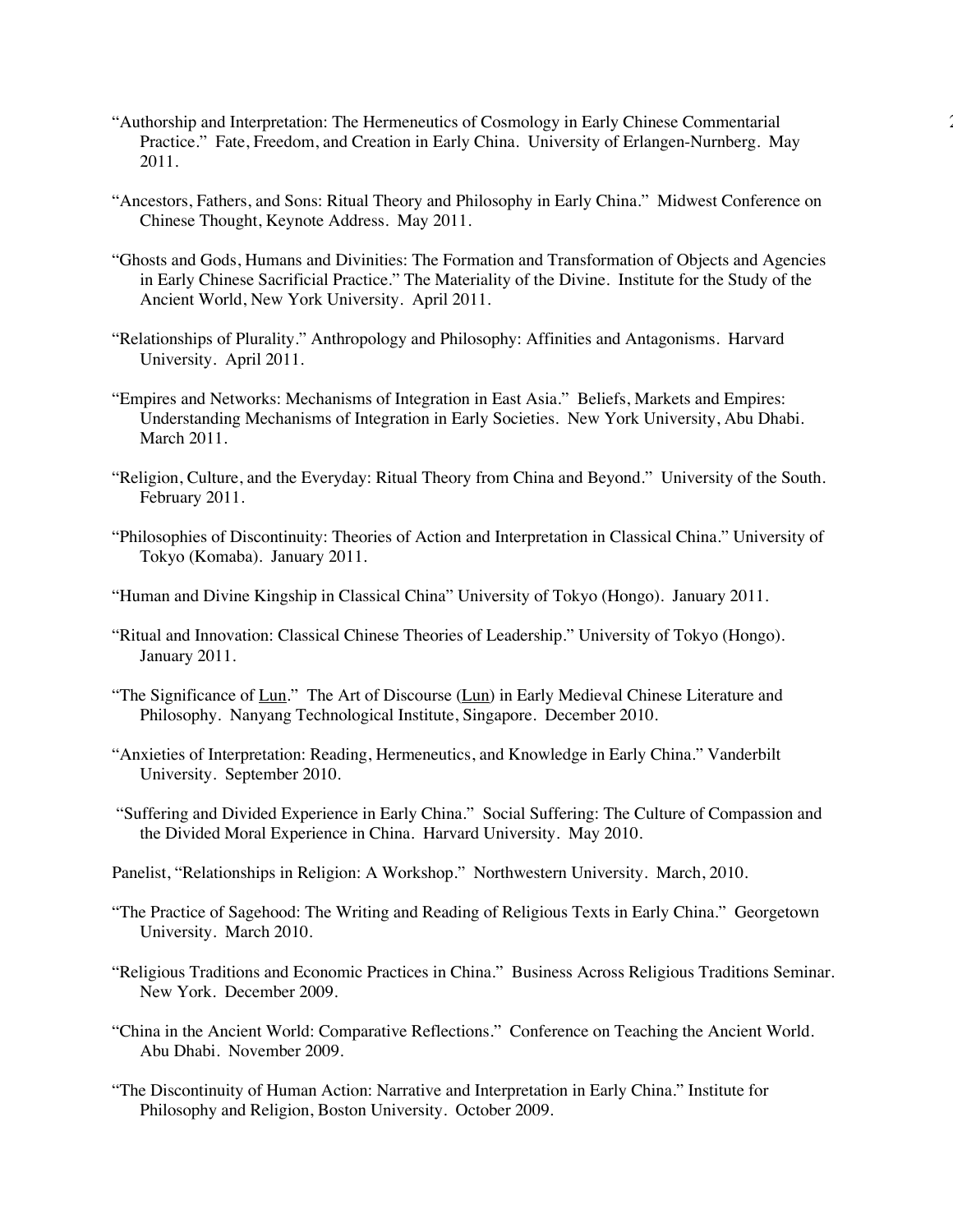"Connecting the World: Ritual Theory from Early China." Southeast Early China Roundtable. University of Georgia. October 2009.

22

- "Anxieties of Interpretation: Reading, Hermeneutics, and Knowledge in Early China." Columbia University. October 2009.
- "The Anxiety of Mediation: Ritual Constructions of Peace in Early China." Conference on Culture, Conflict, and Mediation. Yale University. September 2009.
- "On the Formation of the Five Canons." First Committee Meeting on the Study and Translation of the Wujing. Beijing. July 2009.
- "Theories of Hermeneutics and Interpretation in Early China." University of Pennsylvania. May 2009.
- "Anxieties of Interpretation: Reading, Hermeneutics, and Knowledge in Early China." Stanford University. April 2009.
- "Future Directions in Chinese Studies." Chiang Ching-kuo Foundation's 20th Anniversary Celebration, The Library of Congress. March 2009.
- "Changing Conceptions of Knowledge and Expertise in Early Medieval China." Max Planck Institute for the History of Science, Berlin. March 2009.
- "The Theory and Practice of Sacrifice in Early China." Oxford University. February, 2009.
- "Connecting the World: Ritual Theory from Early China." University of Edinburgh. January 2009.
- "Connecting the World: Ritual Theory from Early China." Swedish Collegium for Advanced Study. December 2008.
- "Sages, Dispositions, and the Creation of Order." University of British Columbia Conference on Daoist Studies 2008. October 2008.
- "The Antiquity of Modernity in China." International Conference on Presenting China: Theory and Pedagogy. Washington University. October 2008.
- "Connecting the World: Ritual Theory from Early China." Ritual Dynamics and the Science of Ritual. University of Heidelberg. October 2008.
- "The Problem of Origins: The Concept of Yuan in Early Chinese Religious Practice." The 12th International Conference on the History of Science in East Asia. Johns Hopkins University. July 2008.
- "Sages and History in the Huainanzi." Liu An's Vision of Empire: New Perspectives on the Huainanzi. Harvard University. May 2008.
- "The Fractured World of Humanity: Ritual Theory from Classical China." Center for the Study of World Religions, Harvard University. May 2008.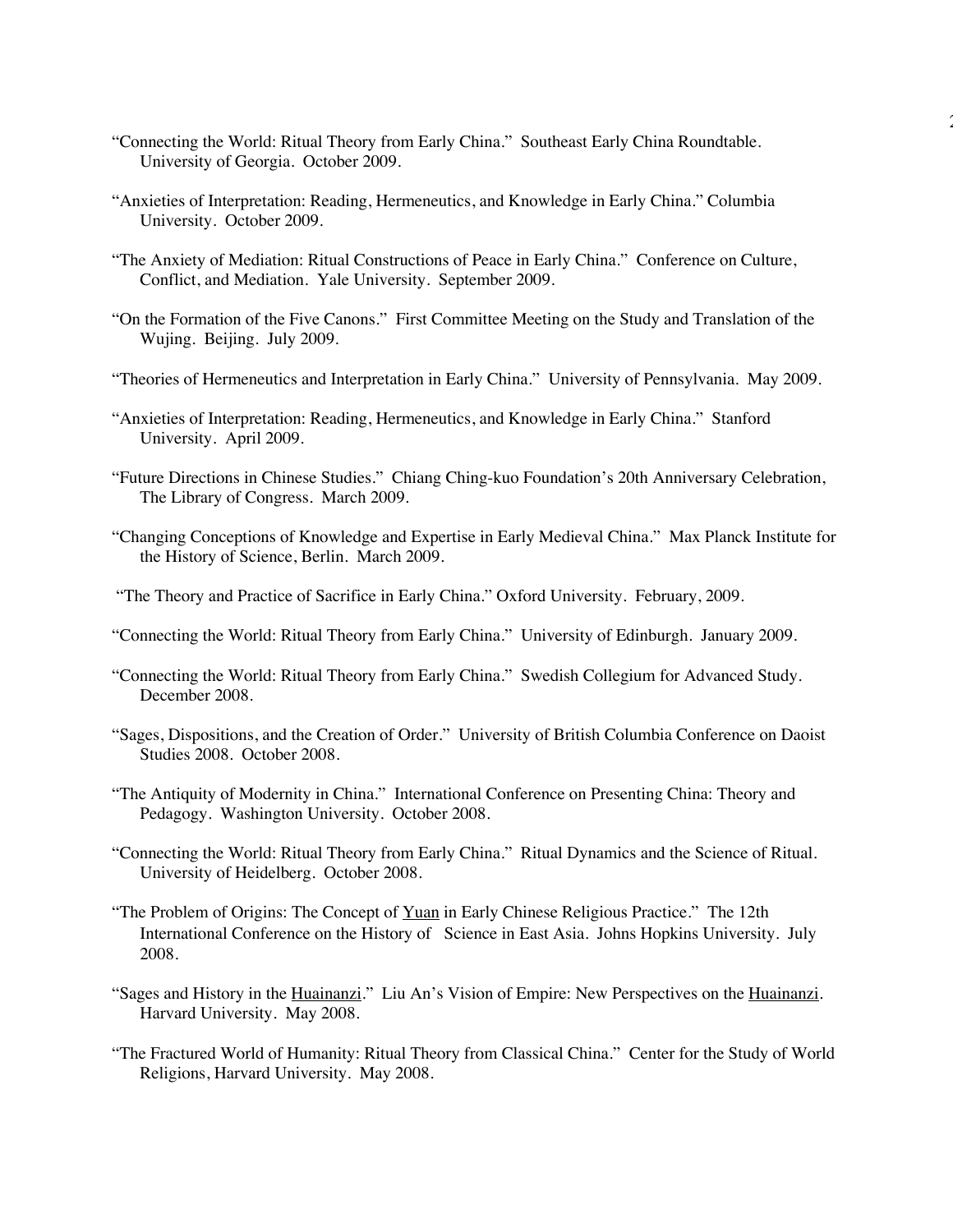- "Linking History and Anthropology: Understanding Temple Networks in China." Workshop on 23 Contemporary Temple Networks in Taiwan and China. Harvard University. April 2008.
- "Religious Aspects of Emperorship in Ancient China and Rome." State Power and Social Control in Ancient China and Rome. Stanford University. March 2008.
- "Cosmology and Imperial Vision." Early Medieval China Workshop. Columbia University. November 2007.
- "Economies of Gods, Goods, and Demons: The Religious and Political Significance of the Temple Networks of Southern China." American Anthropological Association Annual Meeting, Panel in honor of Stanley Tambiah. November 2007.
- "Manifesting Sagely Knowledge: Commentarial Strategies in Chinese Late Antiquity" The Rhetoric of Hiddenness in Traditional Chinese Culture. University of California at Berkeley. September 2007.
- "Visualizing Spirits in Early Medieval China." Workshop on Kinetic Vision in Six Dynasties China. Harvard University. May 2007.
- "Human and Divine Kingship in Early China: Comparative Reflections." Religion and Power: Divine Kingship in the Ancient World and Beyond. University of Chicago. February 2007.
- "Ritual compendia in Early China." Rituals, Pantheons and Techniques: A History of Chinese Religion before the Tang. Paris, France. December 2006.
- "Wang Mang and Early Chinese Statecraft Based on the Zhouli." Premodern East Asian Statecraft in Comparative Context: The Rituals of Zhou in Chinese and East Asian History. Princeton University. December 2006.
- "Notions of Freedom in Chinese Thought." Yip So Man Wat lecture University of British Columbia. November 2006.
- "Salvation in Early China." American Academy of Religion, Annual Meeting. November 2006.
- "Heaven, Earth, and Sages in Chinese Late Antiquity." Invited Lecture. Yale University. September 2006.
- "The Concept of Innovation in Early China." Crossroads: Writing Conceptual History Beyond the Nation-State. Uppsala, Sweden. August 2006.
- "Practices of Life and Death in Early China." What is An Adequate Life? Workshop at Harvard University, organized by Arthur Kleinman. May 2006.
- "The Practice of Cosmology in Early China." Plenary Session, American Oriental Society, Annual Meeting. March 2006.
- "Performing the Folklore of Genealogy: Rituals of the Chinese Nation." Performing Folklore Workshop. Harvard University. January 2006.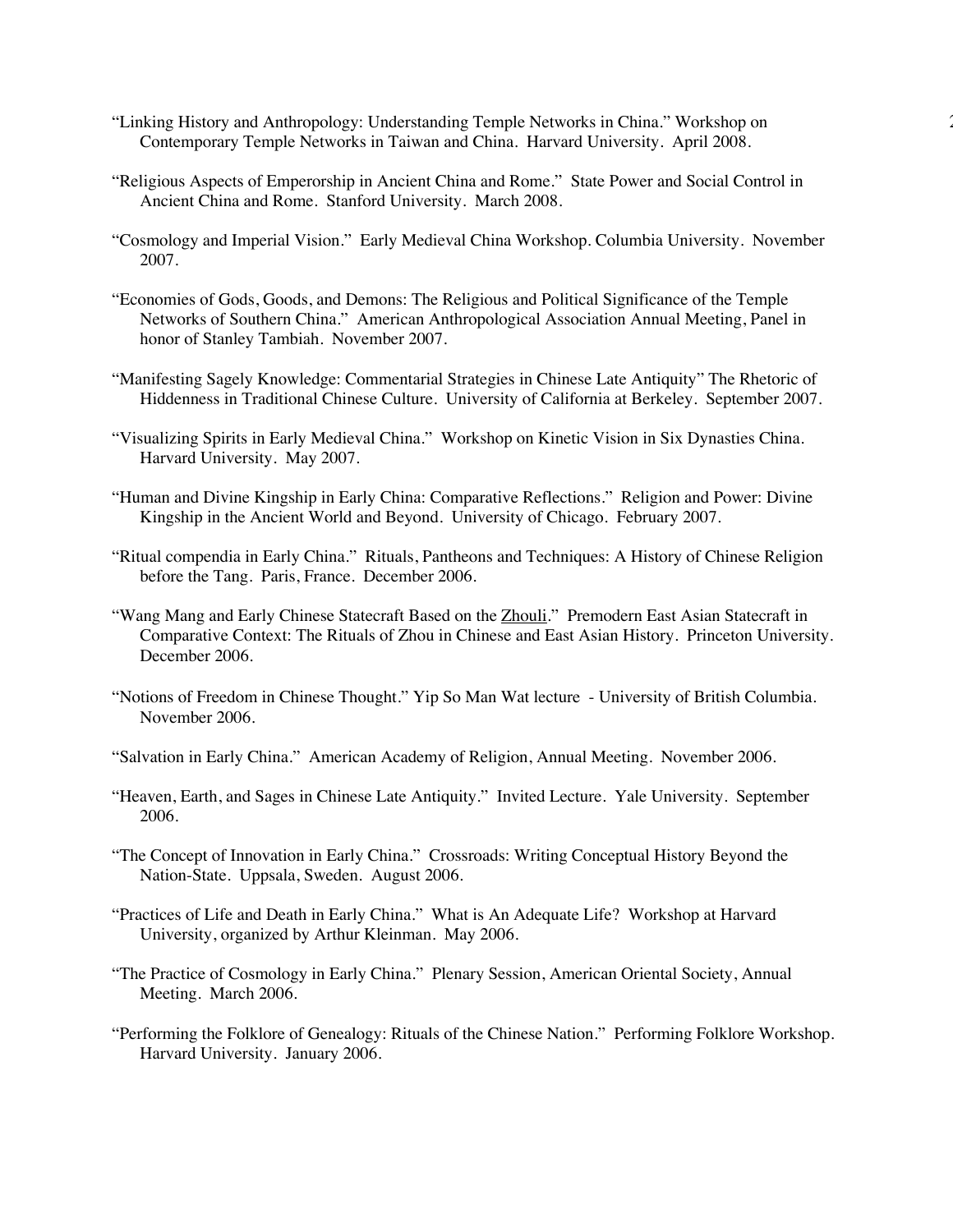- "Wang Mang and Early Chinese Statecraft Based on the Zhouli." Zhouli Workshop. Princeton University. December 2005.
- "Ritual and Non-Ritual Exchange in Early China." American Academy of Religion Annual Meeting. November 2005.
- "Humans, Ghosts, and Spirits in Chinese Late Antiquity." Invited Lecture. University of California at Berkeley. November 2005.
- "Poetic Allusion in Early Chinese Manuscripts." Second Columbia Symposium on Classical Chinese and Chinese Language History. Columbia University. September 2005.
- "Heaven, Earth, and Sages: Ge Hong in Chinese Late Antiquity" Invited Lecture. Cornell University. September 2005.
- "Conversing With Sages: Text and Commentary in Chinese Late Antiquity." International Society for the History of East Asian Science Technology and Medicine. Munich, Germany. August 2005.
- "Humans, Gods, and Political Order in Chinese Late Antiquity." Invited Lecture. University of Heidelberg. August 2005.
- "Why Did Sages Write Texts?: Sagehood and Knowledge in the Han Dynasty." Invited Lecture. Academia Sinica, Taiwan. June 2005.
- "The Temptations of Sagehood, the Rhetoric of Antiquity in Wang Chong's Lun Heng." Argument and Persuasion in Ancient Chinese Texts. Katholieke Universiteit Leuven. June 2005.
- "How to Make an Offering: The Practice of Ritual in Early China." 'Religion' in China: Rethinking Indigenous and Imported Categories of Thought. Harvard University. May 2005.
- "Humans and Spirits in the Eastern Jin." A Workshop on the Eastern Jin. Harvard University. May 2005.
- "How To Do Things with Things: Some Themes in Recently-Excavated Texts" Symposium at the Swedish Academy in Honor of Göran Malmqvist. April 2005.
- "Cosmology in Han China: The Visual Meanings of Shandong Tomb Art." The Afterlife in Han China: A Closer Look at the Meaning of "Brilliant Artifacts." China Institute. April 2005.
- "Why Did Sages Write Texts?: Commentarial Strategies during the Wei Dynasty." Association of Asian Studies 2005 Annual Meeting. April 2005.
- "Conversing With Sages: Text and Commentary in Third Century China." Invited Lecture. University of Wisconsin at Madison. March 2005.
- "Kingship in Early China: Comparative Reflections." Life and Death in Ancient China and Ancient Egypt. University of Pennsylvania Museum of Archaeology and Anthropology. March 2005.
- "Prediction Amid Disaster: Divination and Cosmology in the Eastern Han." Invited Lecture. University of California at Riverside. March 2005.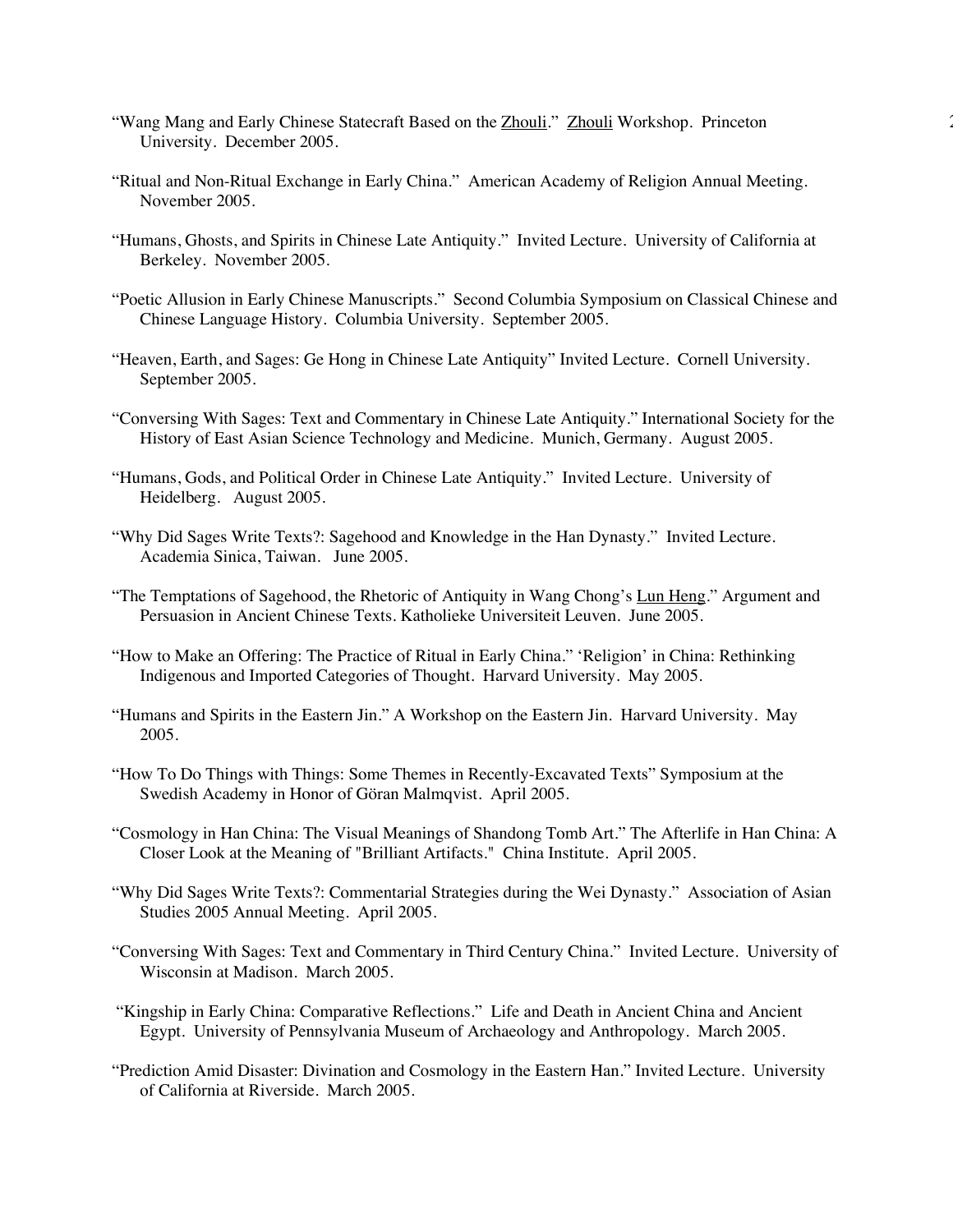"Gods and Ancestors in Early China." Invited Lecture. University of Florida. March 2005. 25

- "Gods, Ghosts, and Humans in Chinese Late Antiquity." Invited Lecture. University of Colorado at Boulder. December 2004.
- "Are Sages a Thing of the Past?: Debates over Antiquity in the Eastern Han." Invited Lecture. University of Toronto. November 2004.
- "The Tension Between Sagely Innovation and Traditional Authority in Early Confucianism." Text, Tradition and Reason in Comparative Perspective. Cardozo Law School. October 2004.
- "Are Sages a Thing of the Past?: Debates over Antiquity during the Second and Third Centuries CE." (Germany) "Perceptions of Antiquity in China's Civilization" University of Würzburg, Germany. May 2004.
- "The Offering of Food and the Creation of Order: The Practice of Sacrifice in Early China." Food and Religion in Traditional China. University of Cambridge. April 2004.
- "Locating the Gods and Spirits: Visions of the Cosmos in Early China." The Concept of Space Reflected in Chinese Paleography. Centre de Recherches Linguistiques sur l'Asie Orientale, Ecole des Hautes Etudes en Sciences Sociales, Paris. March 2004.
- "The Body and the Cosmos in the Eastern Han." Association of Asian Studies 2004. Annual Meeting. March 2004.
- "Sages and Gods in the Han Dynasty." American Academy of Religion. November 2003.
- "Domesticating the World: Religious Practices in Early China." Southeastern Early China Roundtable. November 2003.
- "The Uses of Writing in Early China." Books in Numbers: A Conference in Celebration of the 75th Anniversary of Harvard-Yenching Library. October 2003.
- "Gods, Ancestors, and Humans in the Eastern Han." Western Branch of the American Oriental Society. October 2003.
- "The Efficacy of Religious Practices in Early China." Ritual, Identities, and Boundaries. A workshop organized by Robert Weller and Adam Seligman at the Institute for the Study of Economic Culture, Boston University. May 2003.
- "Domesticating the World: A Study of Religious Practice in Early China." Invited Lecture. Reed College. April 2003.
- "Sacrifice and Transformation in Warring States and Han China." American Oriental Society. April 2003.
- Discussant for the panel "Metaphor and Morals in Traditional China." Association of Asian Studies 2003 Annual Meeting. March 2003.

"The Practice of Religion in Early China." Invited Lecture. Tufts University. February 2003.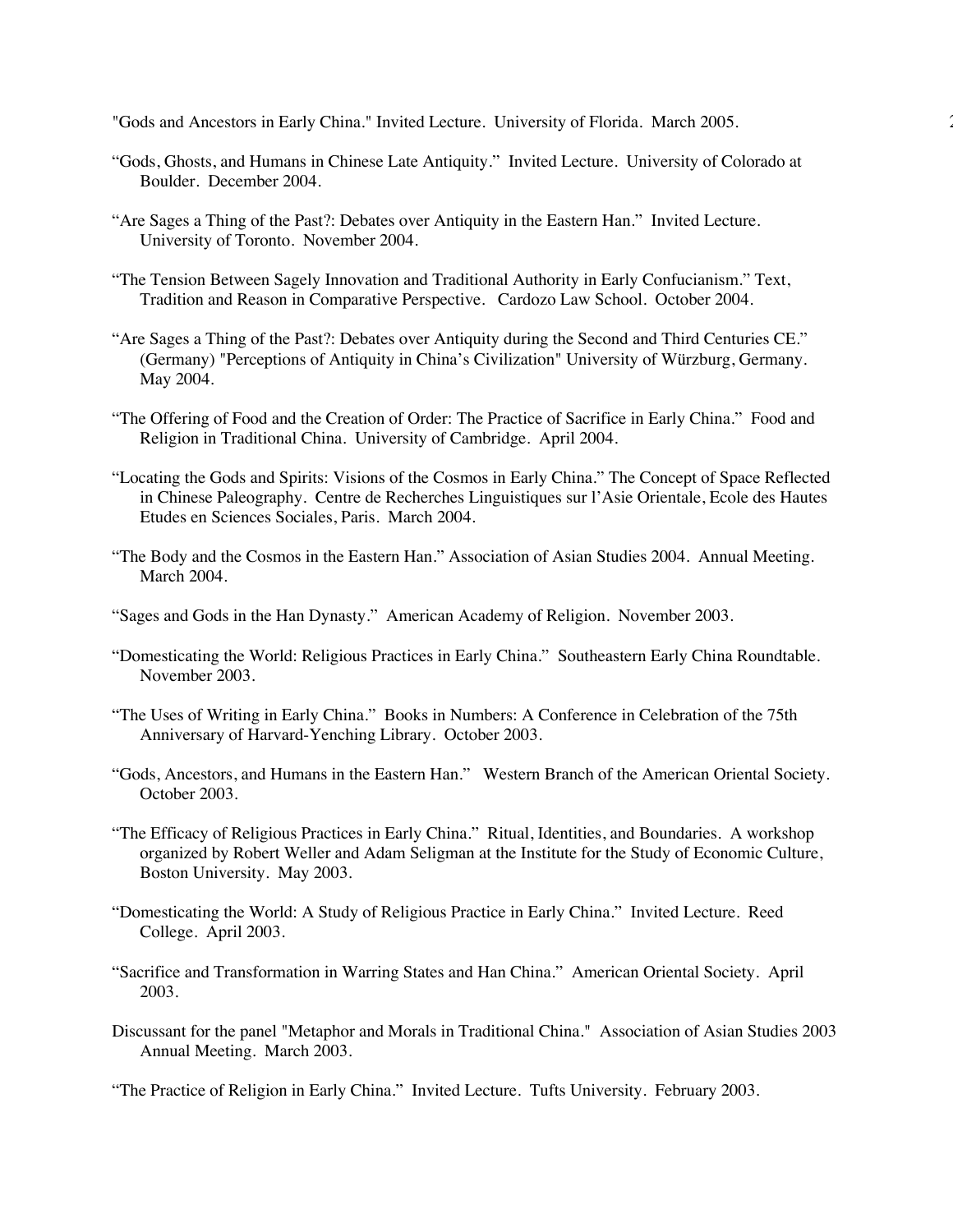- "Violent Misreadings: The Hermeneutics of Cosmology in the Huainanzi." Invited Lecture. Columbia 26 University. September 2002.
- "Violent Misreadings: The Hermeneutics of Cosmology in the Huainanzi." Approaches to Understanding the Han Dynasty. A conference organized by Harvard University. May 2002.
- "Why Does the Cosmos Exist?: Millenarian Movements in Early China." Chinese Millennialism in Comparative Perspective: Political Authority and Protest. A conference hosted by Harvard University. April 2002.
- "Why Did Laozi Have a Body?: Humans and Spirits in Chinese Late Antiquity." Invited Lecture. University of Michigan. February 2002.
- "Returning to the One: Spirits, Ancestors, and the Emergence of Cosmological Thinking in Early China." Invited Lecture. University of Michigan. December 2001.
- "Reading Heaven and Earth: The Rise of Cosmology as a Hermeneutical Strategy in Early China." Interpretation and Intellectual Change in China: An International Conference on the History of Chinese Hermeneutics. Hosted by Rutgers University. October 2001.
- "Placing the Spirits: The Art of Sacrifice in the Late Shang." Association for Asian Studies, Annual Meeting. March 2001.
- "Humans, Divinities, and the Rise of Cosmological Thinking in Early China and Early Greece: A Comparative Discussion." Invited lecture. University of California at Riverside. January 2001.
- "Why Did the Sages Write Texts?: Lu Jia on the Establishment of the Classics." Text and Ritual in Early China: A Conference Hosted by Princeton University. October 2000.
- "Following the Commands of Heaven: The Notion of Ming in Early China." Heaven's Will and Life's Lot: Destiny and Determinism in Chinese Culture: A Conference Hosted by Bowdoin College. May 2000.
- "Humans and Spirits in Early China." Religion and Authority in Early China: A Conference Hosted by the Department of East Asian Languages and Civilizations, Harvard University. April 1999.
- "Debates on Cosmology and Sagehood in Early China." Invited Lecture. Brown University. March 1999.
- "The Ethics of Responding Properly." Association for Asian Studies, Annual Meeting. March 1999.
- "The Ethics of Responding Properly: An Analysis of the Notion of Qing." Invited Lecture. University of Michigan. February 1999.
- "Humans and Gods in Early China." Invited Lecture. University of Heidelberg. January 1999.
- "Innovation and Discontinuity: Sima Qian's Reconstruction of the Rise of Empire in Early China." Invited Lecture. University of Munich. January 1999.
- "Humans, Divinities, and the Rise of Cosmological Thinking in Early China." Invited Lecture. University of Indiana. December 1998.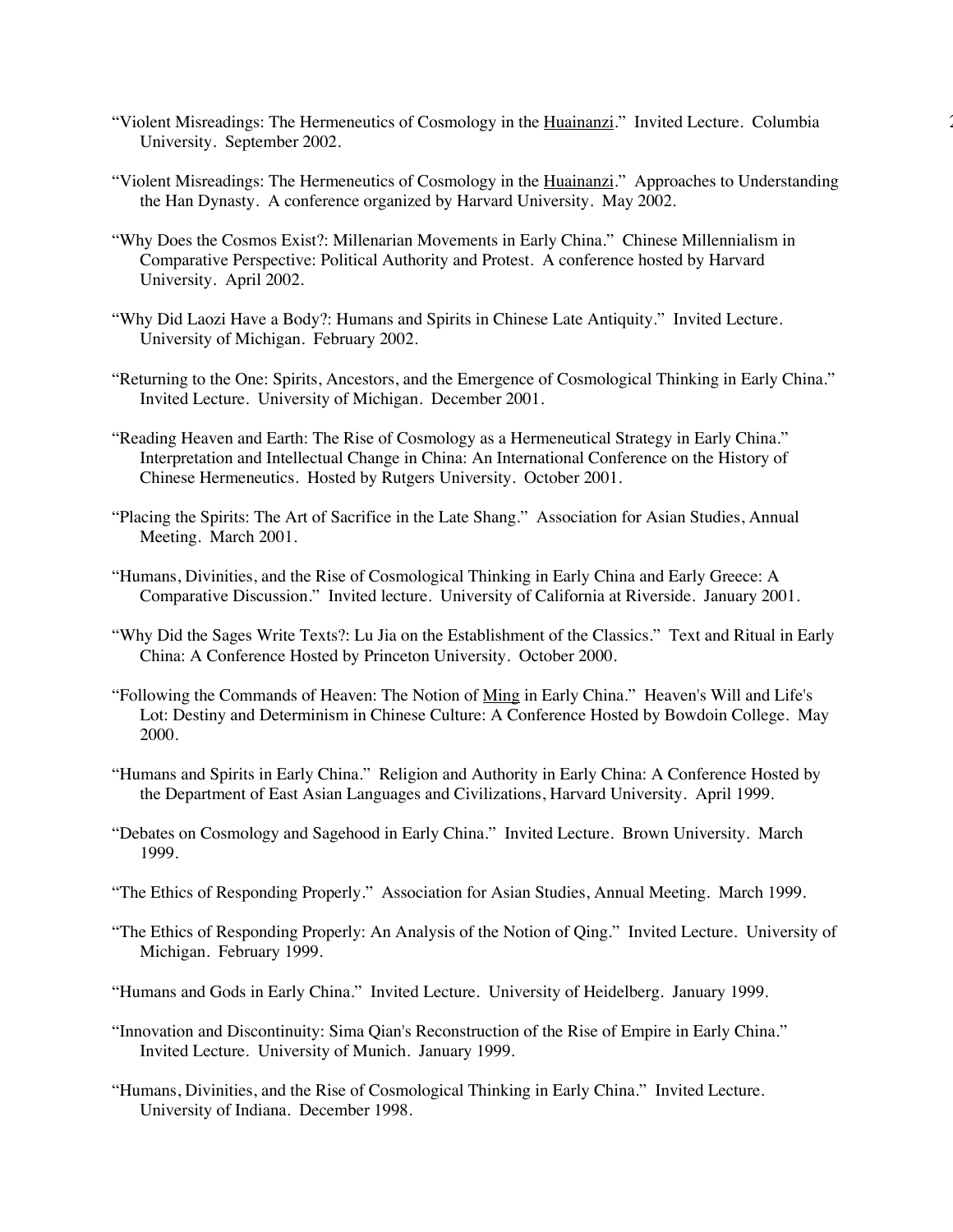- "Ordering the World: The Rise of Naturalistic Philosophy in Early China." Convocation Address. Grinnell College. November 1998.
- "The Divinization of the Self: Debates on Cosmology and Sagehood in Early China." Invited Lecture. University of Pennsylvania. November 1998.

27

- "The Notion of *Qing* in the Guodian 'Xing zi ming chu."" Workshop of the Warring States Working Group. University of Massachusetts at Amherst. October 1998.
- "Humans and Gods: The Theme of Self-Divinization in Early China and Early Greece." Conference on "Thinking Through Comparisons: Ancient China and Ancient Greece." University of Oregon at Eugene. May 1998.
- "To Become a God: Debates on Divinization and Cosmology in Early China." Invited Lecture. The University of Chicago. March 1998.
- "To Become a God: Debates on Divinization and Cosmology in Early China." Invited Lecture. University of California at Berkeley. March 1998.
- "To Become a God: Debates on Divinization and Cosmology in Early China." Invited Lecture. Stanford University. March 1998.
- "The Nature of Invention: Debates Concerning Artifice and Innovation in Late Warring States China." Invited Lecture. Stanford University. December 1997.
- "Discontinuity and Change in Early Chinese Historiography." Workshop on Early Chinese Historiography. The University of California at Los Angeles. December 1997.
- "Debates Concerning Artifice and Innovation in Late Warring States China." Invited Lecture. Princeton University. November 1997.
- "Debates Concerning the Rise and Legitimation of Empire in Early China." Invited Lecture. Wesleyan University. November 1997.
- "Philosophical Argumentation in the Huainanzi." Global and Multicultural Dimensions of Ancient and Medieval Philosophy: 16th Annual Conference. State University of New York at Binghamton. October 1997.
- "Debates in Late Warring States China Concerning Innovation." Workshop of the Warring States Working Group. University of Massachusetts at Amherst. October 1997.
- "Syncretism in the Early Han: The Case of the Huainanzi." Intellectual Lineages in Ancient China: A Workshop Hosted by the Center for East Asian Studies, University of Pennsylvania. September 1997.
- "The Notion of *Qing* in the *Huainanzi*." Emotions in Chinese Culture: A Conference Organized by the University of Oslo, Norway. September 1997.
- "The Notion of Shen (Spirit) in the Xici." A Workshop on the Xici zhuan, University of Chicago. June 1997.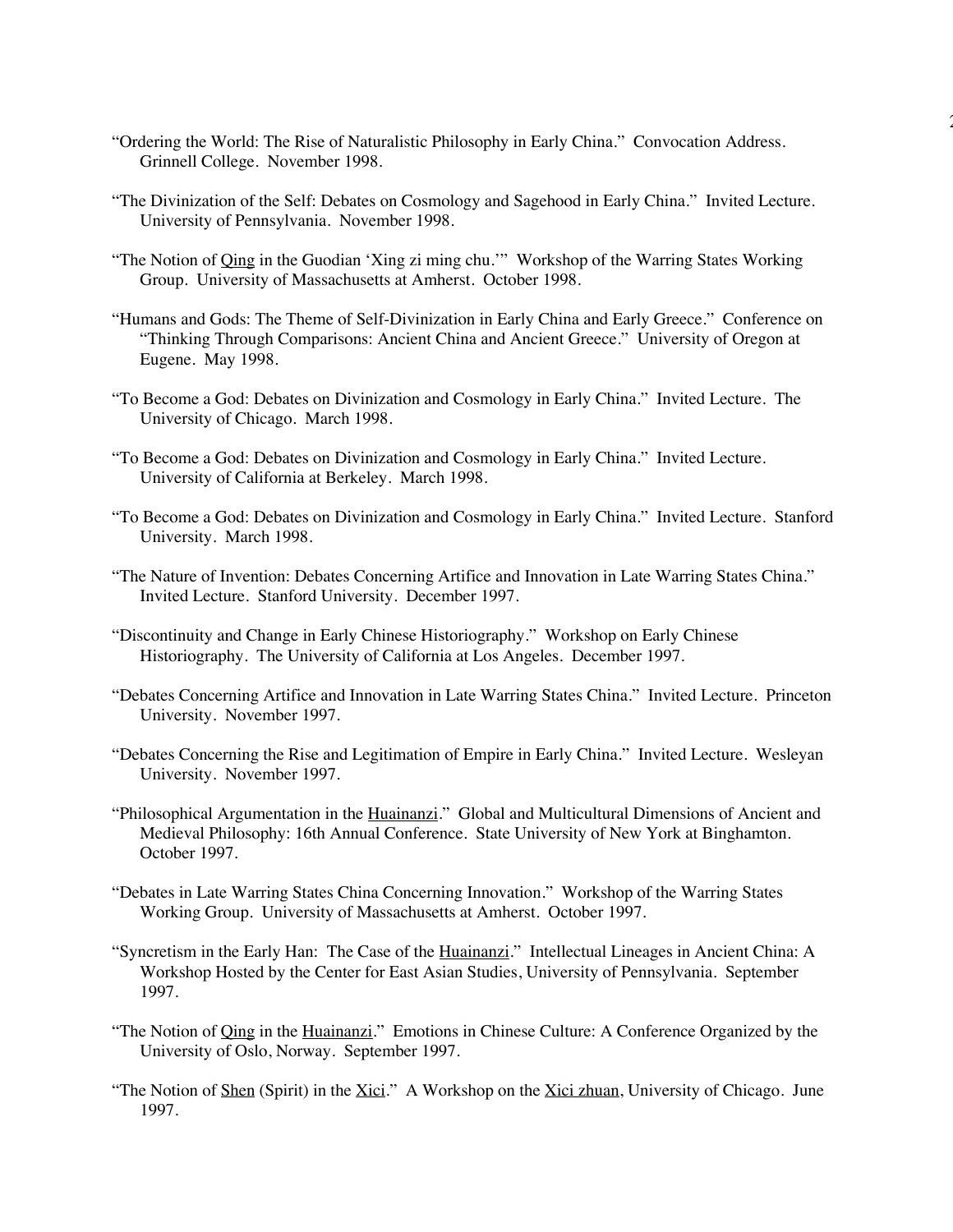- "An Historian amongst Archaeologists, Or: The Uses and Abuses of Archaeological Material by Historians of Early China." East Asian Archaeology Seminar, Harvard University. April 1997.
- "Huangdi and Chi You." Workshop of the Warring States Working Group. University of Massachusetts at Amherst. April 1997.

 $\overline{a}$ 

- "Cosmology and Control: The Debate over Techniques and Formulas in Early China." Association for Asian Studies, Annual Meeting. March 1997.
- "Perfecting Nature: Ge Hong on Artifice and Immortality." Invited Lecture. Harvard University. November 1996.
- "History and Morality: Sima Qian's Presentation of the Rise of Empire in Early China." Approaches to Understanding Sima Qian's Shiji: A Workshop Hosted by the Department of East Asian Languages and Civilizations, Harvard University. October 1996.
- "Recent Debates over the Origins of Chinese Civilization." Bronze Age and Iron Age Peoples of Eastern Central Asia: An International Conference Hosted by the University of Pennsylvania. April 1996.
- "Recent Debates over the Origins of Chinese Civilization." Invited Lecture. East Asian Studies Faculty Lecture Series, Harvard University. March 1996.
- "The Problem of Creation in the Lüshi chunqiu." Invited Lecture. Harvard University. March 1993.
- "Causality and Creation in the Lüshi chunqiu." Midwest Early China Conference. University of Chicago. November 1992.
- "The Emergence of Philosophical Debate in Early China." Invited Lecture. Oberlin College. October 1992.
- "The Problem of Creation in Early Chinese Thought." Moments and Momentums in Han Life: A Workshop in Honor of Michael A. N. Loewe. University of Chicago. November 1991.

#### Courses Taught at Harvard:

- Ethical Reasoning 18: Classical Chinese Ethical and Political Theory
- Ethical Reasoning 20: Self, Serenity, and Vulnerability (a course in comparative philosophy, co-taught with Roberto Mangabeira Unger)
- Ethical Reasoning 20: The Conduct of Life (a course in comparative ethics, co-taught with Roberto Mangabeira Unger and Cornel West)
- Ethical Reasoning 29: Social Theory, Philosophy, and the Humanities Now (a course in comparative social theory, co-taught with Roberto Mangabeira Unger)

Anthropology 1400: Quests for Wisdom: Religious, Moral and Aesthetic Experiences in the Art of Living (co-taught with Arthur Kleinman Davíd Carrasco, and Stephanie Paulsell)

Anthropology 2092: Early China: Archaeology and Texts (co-taught with Rowan Flad)

Historical Study A-13: China: Traditions and Transformations (co-taught with Philip Kuhn)